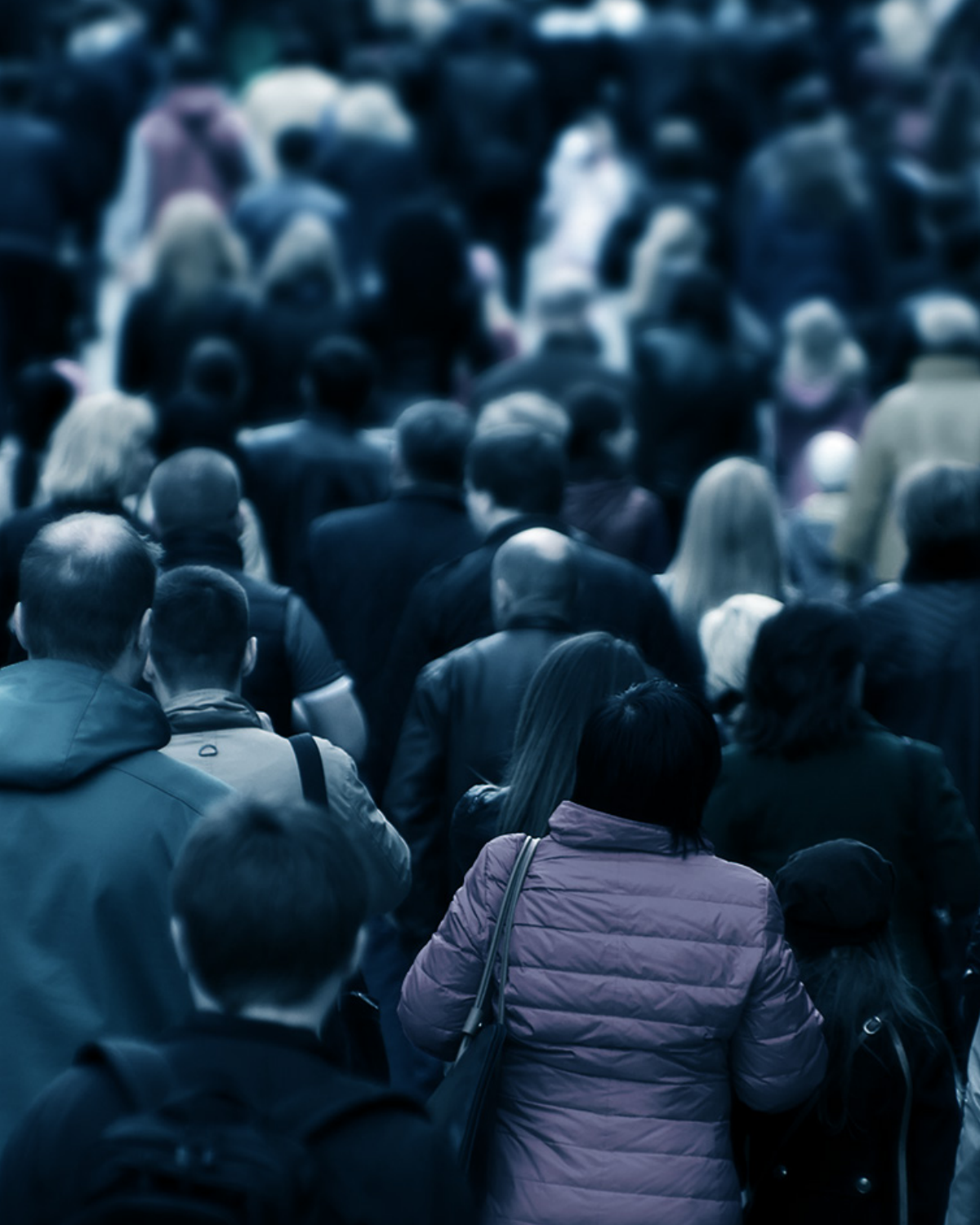# CHAPTER 1 **Introduction and summary**

By Brendan Duke and Christian Weller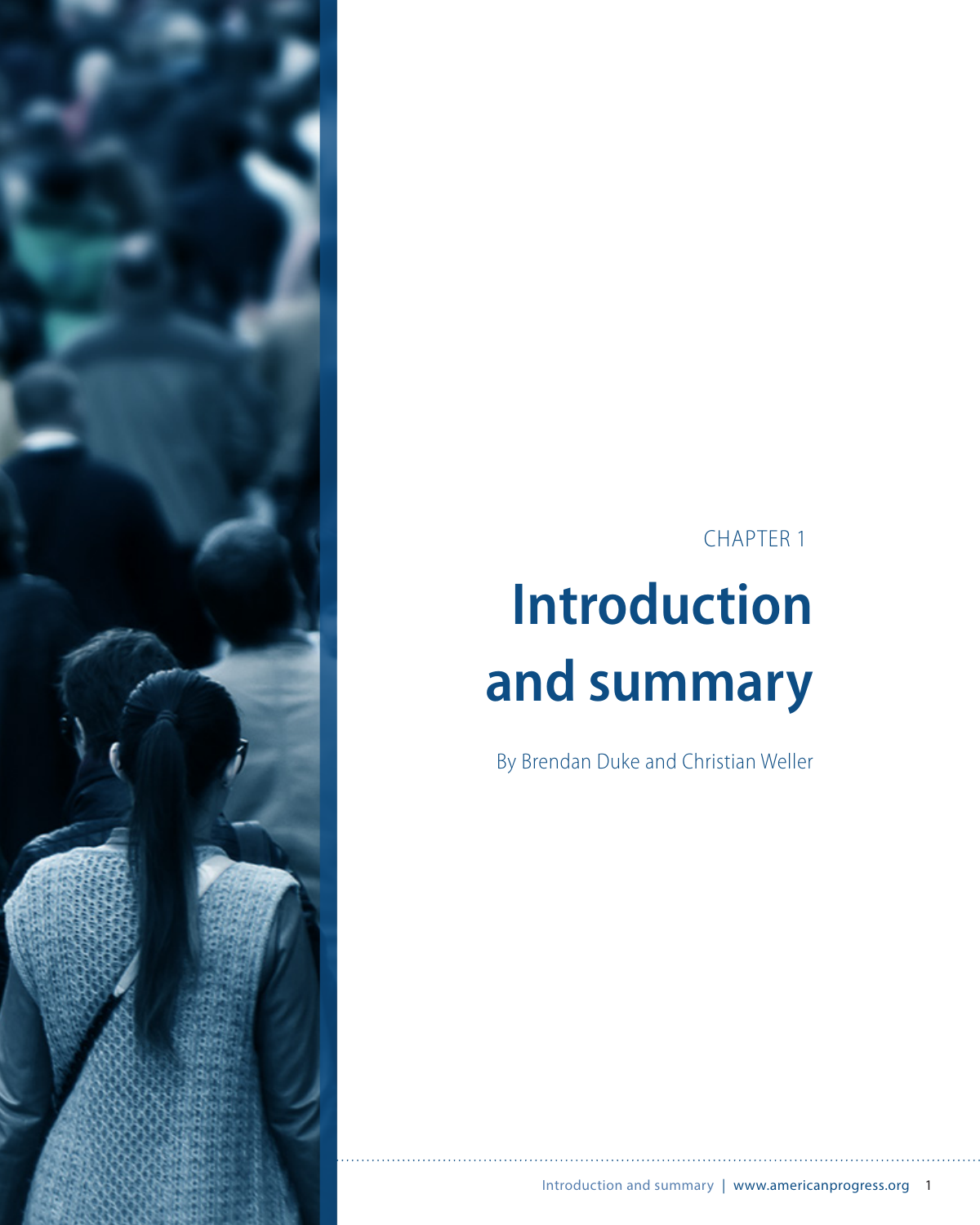### Introduction and summary

The American middle class is finally seeing economic gains after more than a decade of declining economic security. Yet millions of Americans are still feeling the effects of a painful economic period.

Middle-class wages and incomes grew rapidly during the 1990s, but that growth came to an end around 2001.<sup>1</sup> Seven years of stagnant middle-class income growth were followed by the financial crisis of 2008 and the Great Recession, which ravaged middle-class jobs and savings. And in recent years, ill-advised austerity policies have slowed the recovery of jobs and wages while income inequality has reached new heights. Add to this the growing costs of child care, health care, higher education, and housing, and families are feeling squeezed. On top of that, saving for retirement has become a monumental challenge, since far too many middle-class families are barely able to get by.

The precarious state of middle-class finances emerges clearly in the trends for household wealth: The average middle-class household's net worth—the difference between the savings it owns and the debt it owes—fell an astonishing 49 percent, or \$82,500, between 2001 and the aftermath of the financial crisis in 2010.<sup>2</sup> Not only has this left families more exposed to the ordinary ups and downs of the economy and regular life, but it has also placed the basic tenets of middle-class life—such as paying for college and retiring comfortably—frustratingly and increasingly out of reach.

But there are signs of hope. The unemployment rate has fallen from a high of 10 percent in October 2009 to 4.9 percent in July 2016.<sup>3</sup> Real median household income in 2016 has recovered to its 2000 levels.<sup>4</sup> And real wage growth—the heretofore missing element of the recovery—made its first appearance in the recovery last year.<sup>5</sup> And middle-class wealth too has begun to recover, growing \$14,000, or 16 percent, between 2010 and 2013.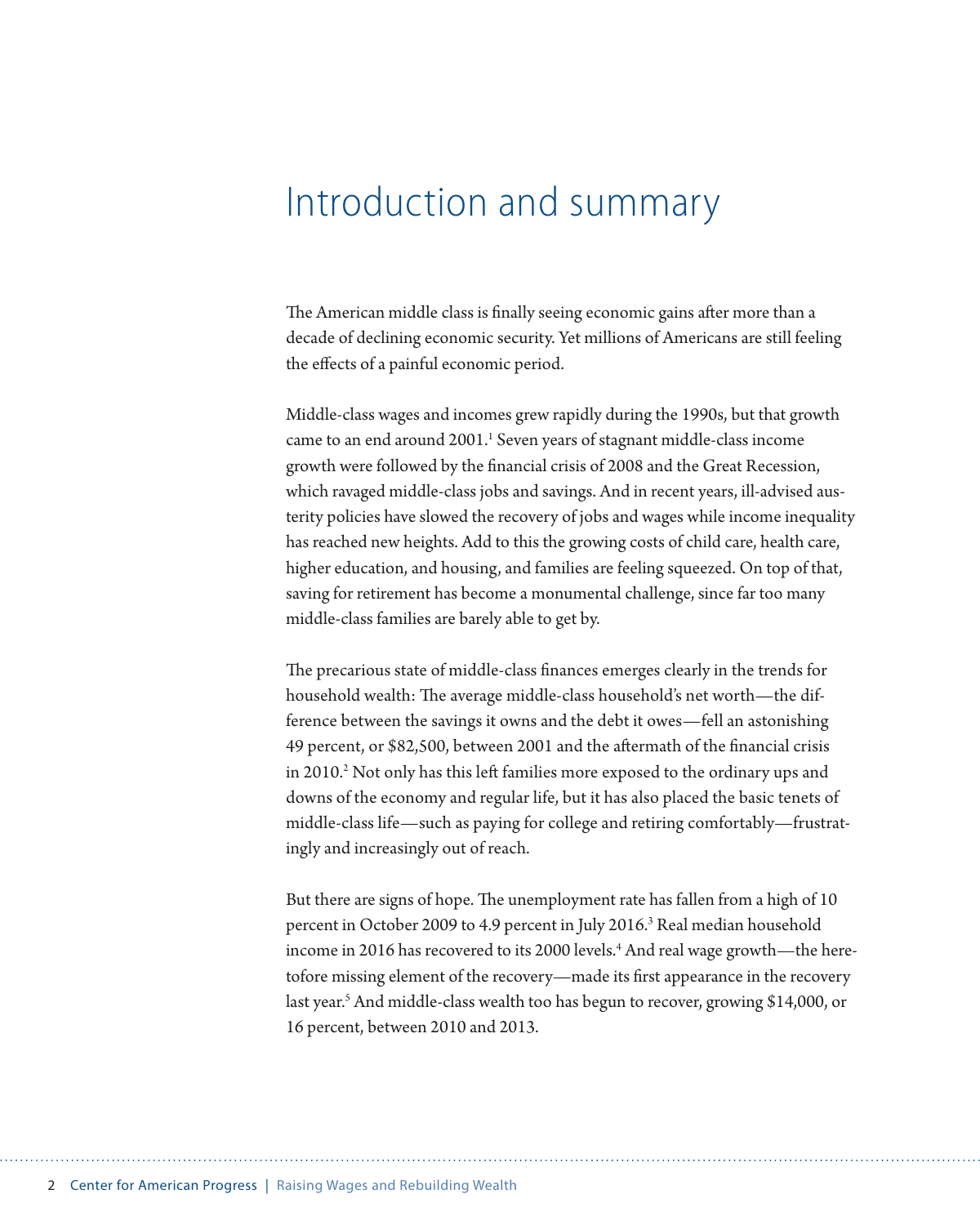Nevertheless, public policy can and must deliver better results for the middle class and those who seek to enter it. Despite largely stagnant middle-class household incomes, real gross domestic product, or GDP, per capita grew 16 percent and the share of income going to the top 10 percent rose between 2000 and 2016.<sup>6</sup> Middle-class wealth remains \$68,000 below its 2001 level. This is unacceptable and demonstrates the need for policies that will help all Americans share in the fruits of economic growth.

Much progress has been made in the past eight years. A stimulus bill helped prevent another Great Depression, a health care reform bill expanded health insurance coverage to millions of Americans, and far-reaching Wall Street reform significantly improved financial stability and consumer financial protection. Unfortunately, additional measures that would support job creation, raise middleclass wages, and rebuild wealth have been repeatedly blocked. No wonder many Americans feel that the system is rigged against them.

In January 2017, the next president and the U.S. Congress will have the opportunity to generate policies that grow and support the middle class. A policy agenda that raises wages and reduces the burdens of major expenses would help families rebuild their wealth and afford the pillars that make up a secure, middle-class life. This report provides a roadmap for doing just that.

At the same time, an economic agenda that helps the middle class would simultaneously give a boost to low-income families trying to enter it.7 Raising wages by returning the economy to full employment and restoring worker bargaining power are two of the most effective ways to increase economic mobility. Indeed, recent Center for American Progress research shows that children of fathers without a college education who grow up in union households earn 28 percent more as adults than children of fathers without a college education who do not.<sup>8</sup> Similarly, reducing the price of key human-capital investments such as child care and higher education would make it easier for low-income families—and their children—to enter the middle class.

The course of the past 15 years demonstrates that addressing genuine problems is never easy. And while Americans have made progress, much more remains to be done. In this report, we\* outline the squeeze that middle-class families have been feeling and summarize the policy prescriptions to relieve it. We provide analyses of the causes behind—and solutions to—these middle-class challenges.

\*All instances of "we" and "our" in this section refer to the authors of this report.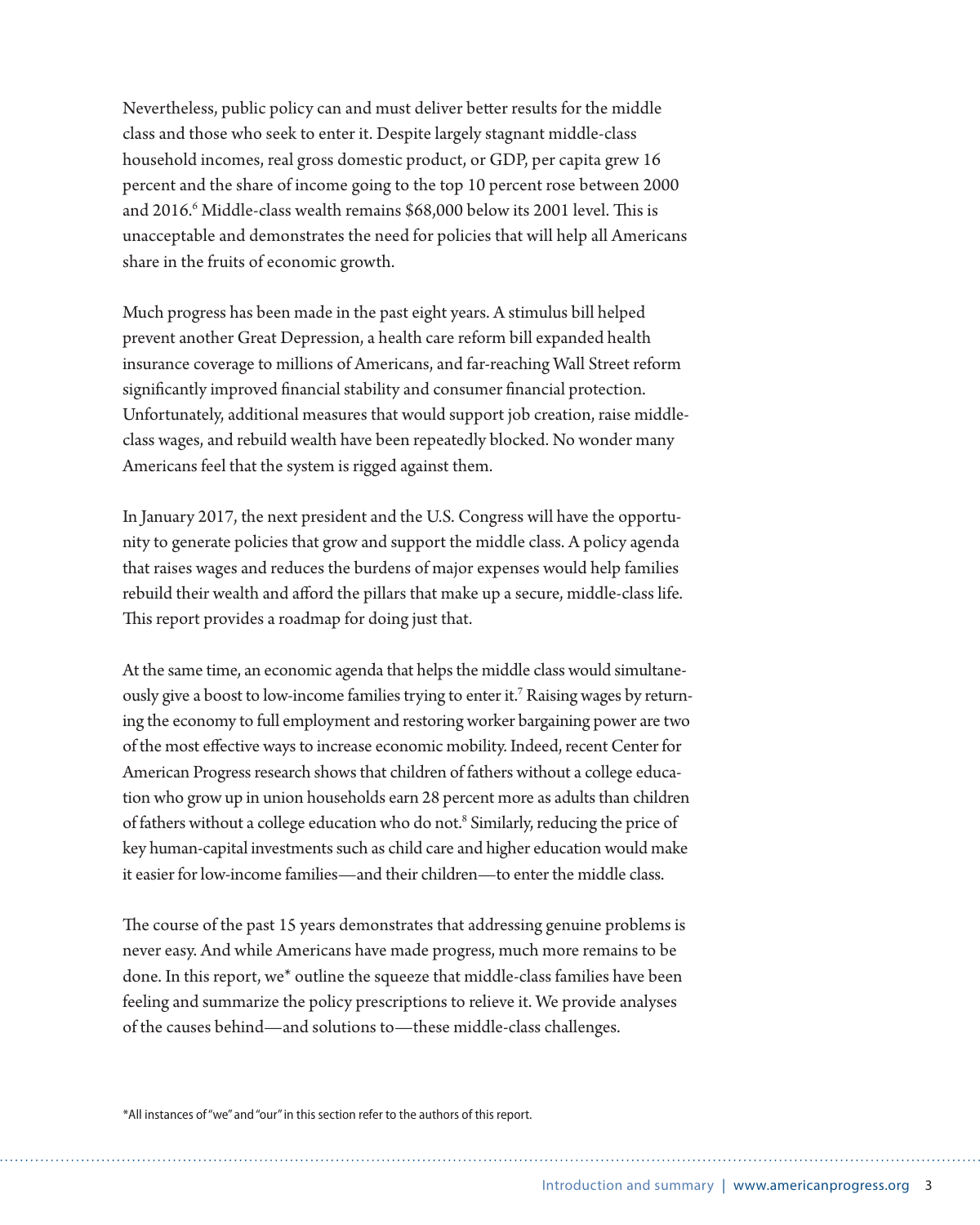# The challenge to middle-class wages and wealth

To capture the financial state of middle-class households, income and wealth are two critical starting points. Income, which includes wages, reflects the amount of money households receive each year, while wealth is the value of families' assets such as savings and houses—minus their debts, such as mortgages and credit cards. Together, income and wealth help determine the ability of households to consume. Wealth also reflects the ability of a household to weather economic shocks such as job loss and to provide for long-term needs such as education for children and retirement. Thus, examining the trends for real incomes and real wealth—that is, their levels after adjusting for inflation—reflects how well both have kept up with the cost of living.

For the purposes of our analysis, we focus on households with children in which the head of household is between the ages of 25 and 54. We focus on this group since it is in this life stage that families need to make important investments such as child care and college. We define middle-class as the middle three income quintiles of this group, or the middle 60 percent of households ranked by income. Defining the middle class is a difficult concept, but this group is both broad enough to calculate meaningful statistics on the financial state of the middle class and narrow enough to allow for a distinction to be made between wealthy, middleclass, and low-income households.

Most of the analysis ends in 2013 since that is the last year for which our primary data source—the Federal Reserve's Survey of Consumer Finances—provides data, but we provide more updated statistics for context when they are available from other sources.

#### Incomes and wages

Incomes grew rapidly—if somewhat unevenly—over the second half of the 20th century, enabling middle-class households to pay for college, purchase homes, and build nest eggs for retirement. Beginning around 2001, however, 40 years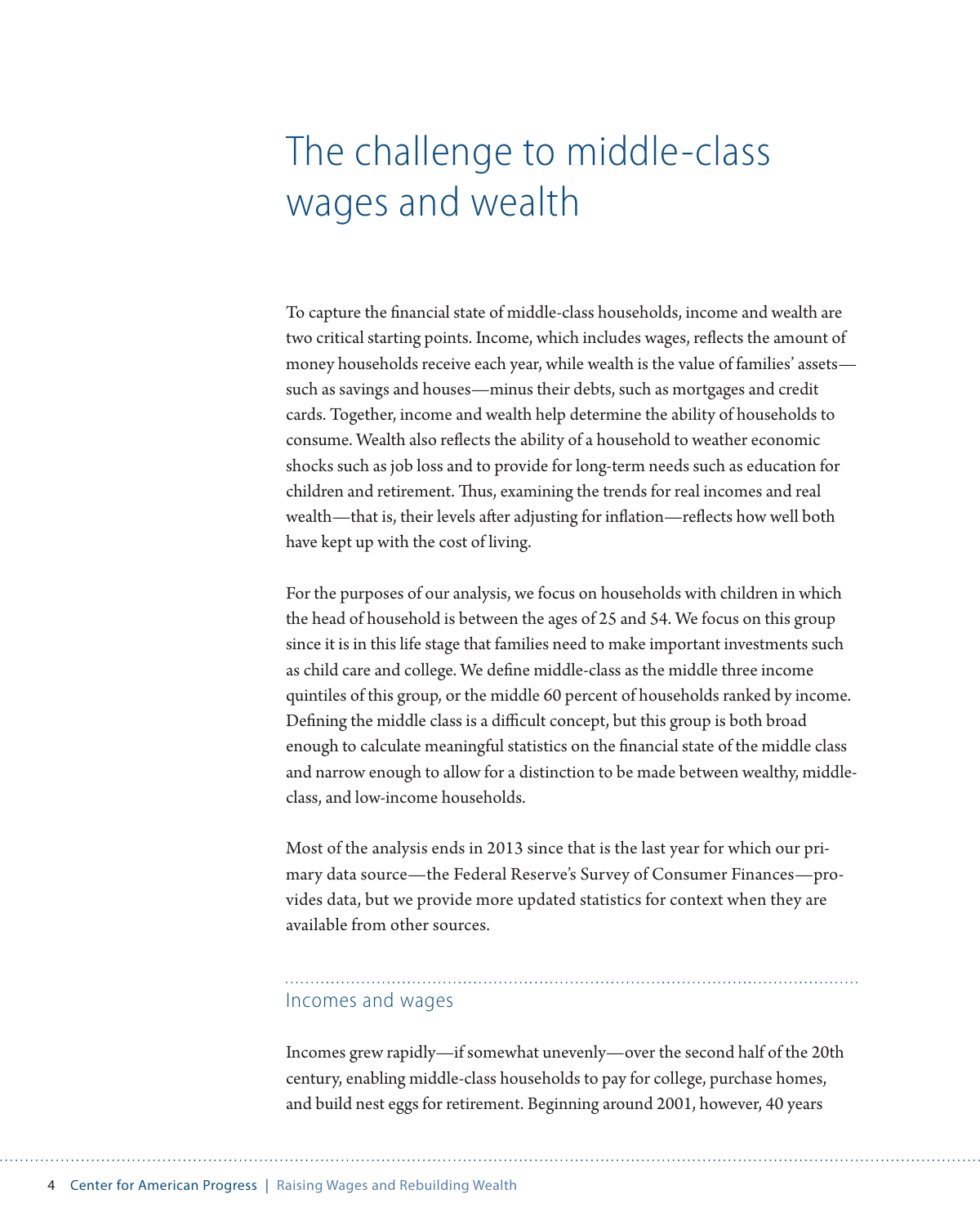of growth came to an end. Middle-class incomes were not growing before the 2007–2009 Great Recession and, as of 2013, were still 5 percent below their 2001 levels.9 This trend held across families regardless of the head of household's age, race, and level of education and developed despite a 10.8 percent increase in real GDP per capita.<sup>10</sup> In other words, the middle class did not share in the period's economic gains. More recent data suggest that middle-class incomes in 2016 have finally reached their 2000 levels—a fact that still amounts to more than a lost decade for middle-class income growth.<sup>11</sup>

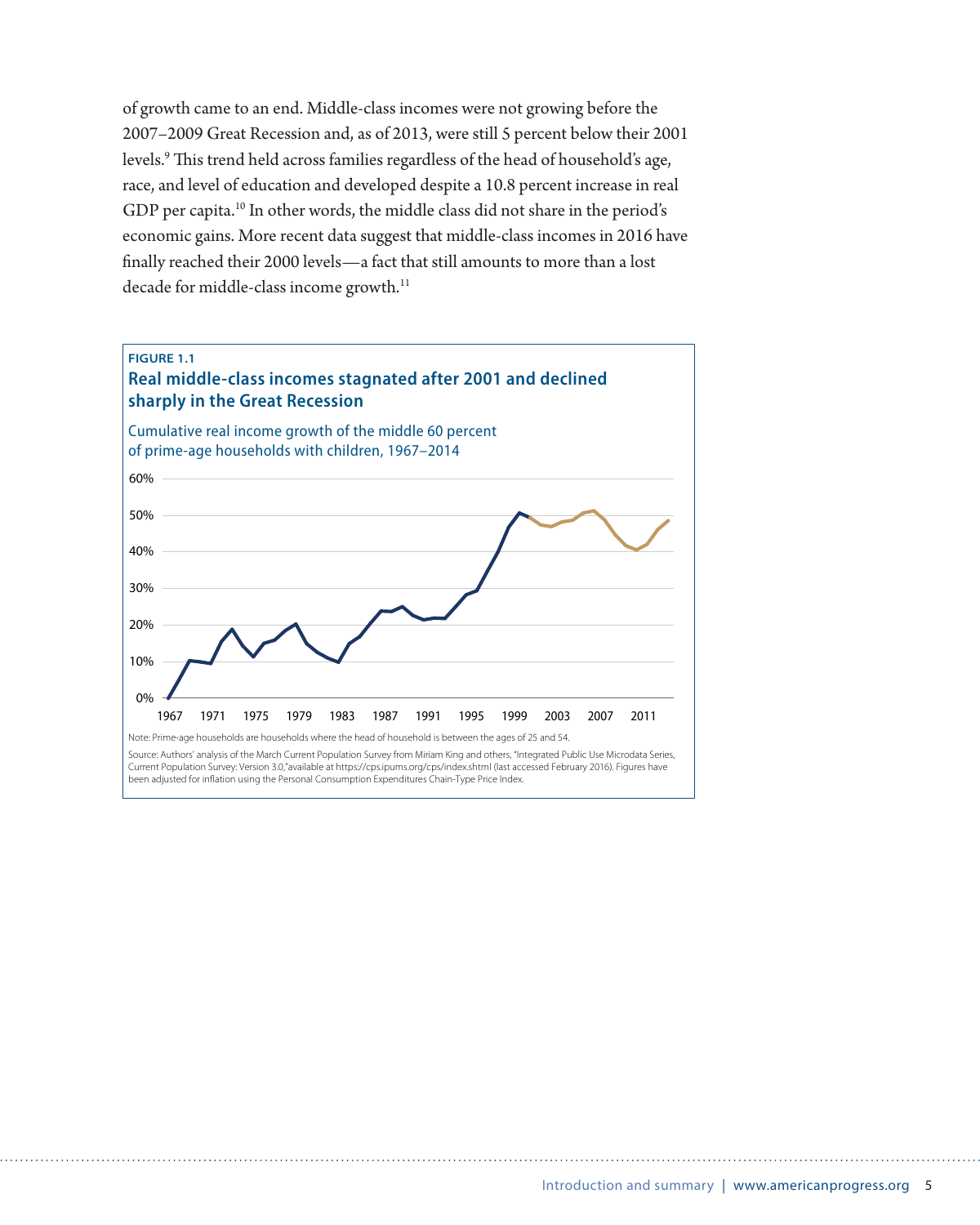#### **TABLE 1.1 Incomes across demographics**

Real average income of the middle 60 percent of prime-age households with children

|                                        | 2001      | 2007      | 2010      | 2013      |
|----------------------------------------|-----------|-----------|-----------|-----------|
| <b>Overall</b>                         | \$69,400  | \$70,200  | \$63,100  | \$65,800  |
| 25-through 39-year-old<br>family head  | \$57,600  | \$59,900  | \$51,800  | \$52,700  |
| 40- through 54-year-old<br>family head | \$85,100  | \$84,700  | \$79,300  | \$82,100  |
| <b>Black</b>                           | \$46,100  | \$42,800  | \$43,500  | \$39,700  |
| Latino                                 | \$41,200  | \$50,000  | \$43,100  | \$39,400  |
| White                                  | \$81,100  | \$80,900  | \$74,800  | \$82,000  |
| College educated                       | \$107,400 | \$106,200 | \$100,700 | \$103,600 |
| Not college educated                   | \$53,100  | \$53,000  | \$47,200  | \$46,500  |

Note: "Middle 60 percent" refers to the income distribution. Prime-age households are households where the head of household is between the ages of 25 and 54.

Source: Authors' analysis of Board of Governors of the Federal Reserve System, "Survey of Consumer Finances," available at http://www.federalreserve.gov/econresdata/scf/scfindex.htm (last accessed July 2016). Figures have been adjusted for inflation using the Personal Consumption Expenditure Chain-Type Price Index.

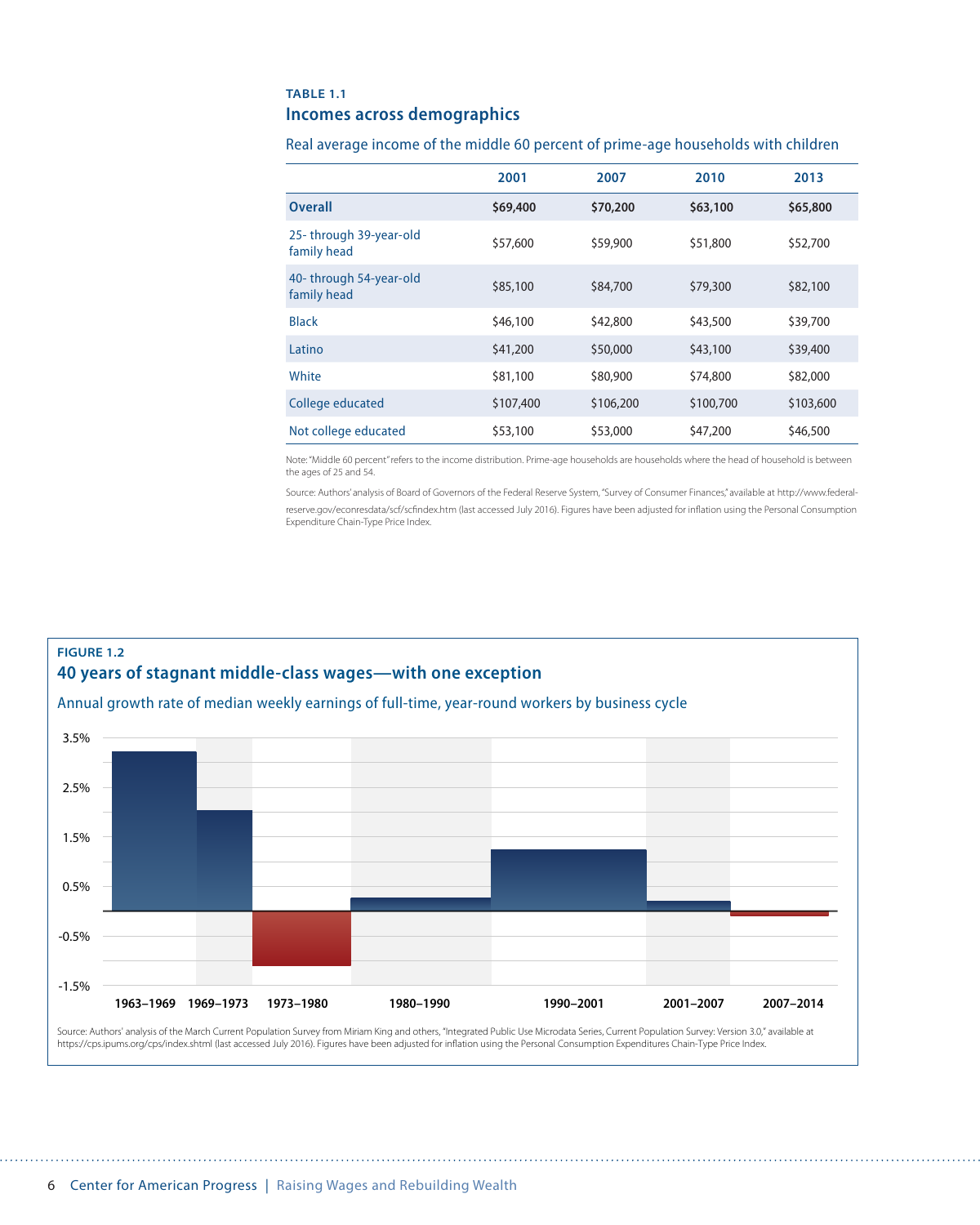The main reason middle-class incomes stagnated after 2001 is that their most important component—wages—has also been stagnant. But wage stagnation began long before: Real middle-class wages fell between 1973 and 1990. Indeed, the 1990s have been the only business cycle since 1973 during which real middleclass wages grew faster than 1 percent per year.<sup>12</sup> (See Figure 1.2) Real middleclass incomes, on the other hand, continued to grow between business cycle peaks during the 1970s and 1980s.<sup>13</sup>

How do we reconcile the negative wage growth for workers between 1973 and 1990 with families' continued income growth during that period? Families' incomes mostly reflect their hourly wages multiplied by the number of hours they work per year. When wages do not rise, families can raise their incomes by working more hours. The surge in female labor force participation during this period shows that they did just that, as shown in Figure 1.3.

Middle-class families thus offset stagnant wages for each worker by working more hours, many of them transitioning from one- to two-earner households. The entire inflation-adjusted increase in middle-class incomes from 1975 to 1990 came from increased workforce participation and hours rather than higher wages, as shown in Figure 1.4.14

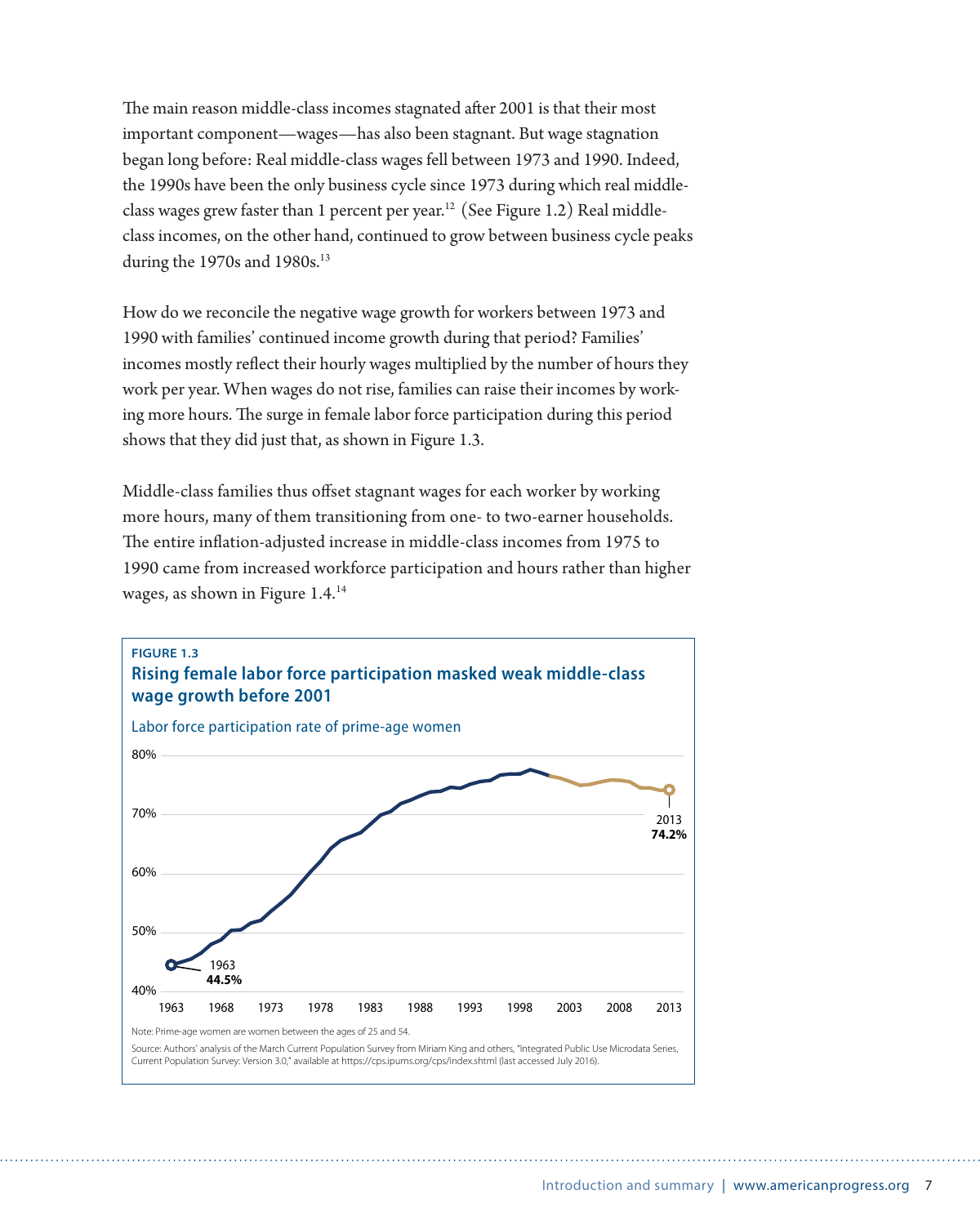In the 1990s, a unique period of productivity growth and a tightened labor market forced employers to compete for workers by raising wages. Almost three-quarters of middle-class earnings growth between 1990 and 2001 came from higher wages rather than workers putting in more hours, reversing the trend of the previous 15 years.15 At the same time, female labor force participation reached its peak. The confluence of these factors drove middle-class incomes to reach their peak around 2001.



The 2000s, however, marked a return to stagnant middle-class wage growth, but families could no longer simply rely on working more hours. Middle-class women, who drove the previous growth in hours, had already dramatically increased their labor supply, working 558 more hours per year in 2007 than in 1975—the equivalent of almost 14 additional 40-hour work weeks.<sup>16</sup> Raising female labor force participation even further was certainly possible, but it would have required either higher wages to draw more women into the labor force or the type of familyfriendly policies that the United States lacks, such as paid leave. And after the Great Recession, both men and women have struggled to find work in an economy that, for most of the past several years, has remained far from full employment.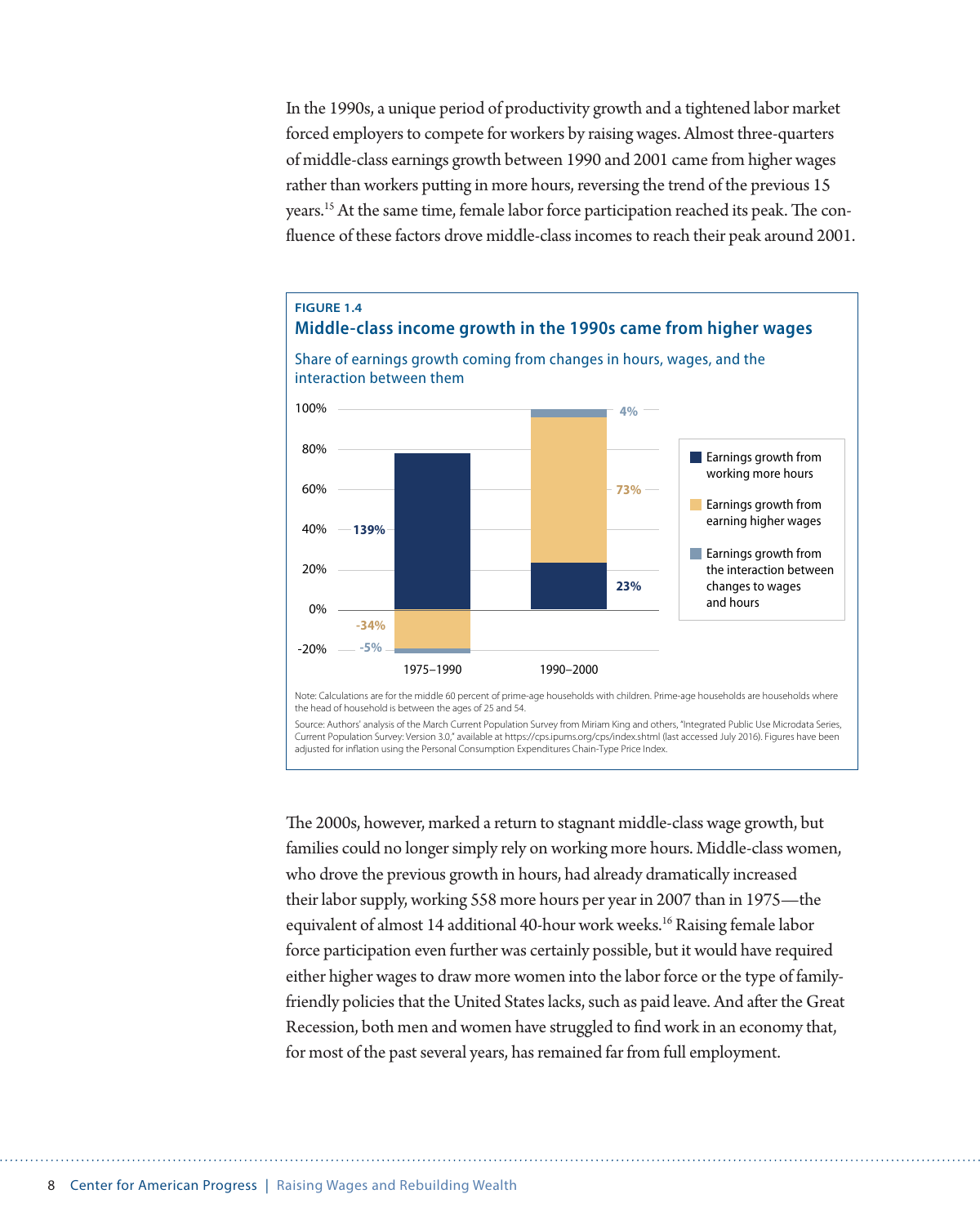The above analysis of incomes focuses on the trend for pretax income and does not include the effects of noncash transfers from the government, such as Medicaid, and from employers, such as employer-sponsored health insurance. Some analyses that include these transfers show stronger middle-class income growth than described above. However, close examination of these analyses shows that the income gains come almost entirely from tax cuts and transfers, rather than the ability of families to get ahead through work. Moreover, the gains are likely to be overstated because of their treatment of health care inflation. (See Textbox on p.52)

#### Wealth

Most analyses of the financial state of the middle class focus on income, but wealth is also important. Indeed, 86 percent of Americans view the ability to save money as a requirement for a middle class lifestyle.<sup>17</sup> In this section, we analyze the trend for household wealth using the above definition of middle-class—the middle three income quintiles of families with children whose head of household is between the ages of 25 and 54.

Wealth primarily serves two main economic functions. First, it serves as insurance against economic hardship in the event of layoffs and other financial emergencies when families need to spend more than their incomes. Second, it allows families to make the most important and largest expenditures—everything from paying for higher education to buying a house to saving for a comfortable retirement.

Unfortunately, the wealth that has traditionally formed the economic and political foundation for the middle class has undergone an even more disturbing convulsion than the corresponding trend for income. While the average middle-class household's wealth grew slightly between 2001 and 2007, it collapsed beginning in 2007 with the onset of the financial crisis and the Great Recession. The result was a \$82,500, or 49 percent, decline in average middle-class household wealth, comparing 2001 to 2010, and an even starker decline compared to 2007. The collapse in wealth from the financial crisis occurred regardless of the head of household's age, race, and education.<sup>18</sup> (See Table 1.2)

In 2013, the most recent year in which these data are available, showed a modest recovery for household wealth: growing \$14,000, or 16 percent, from its low point in 2010. However, average middle-class household wealth is still \$68,000, or 41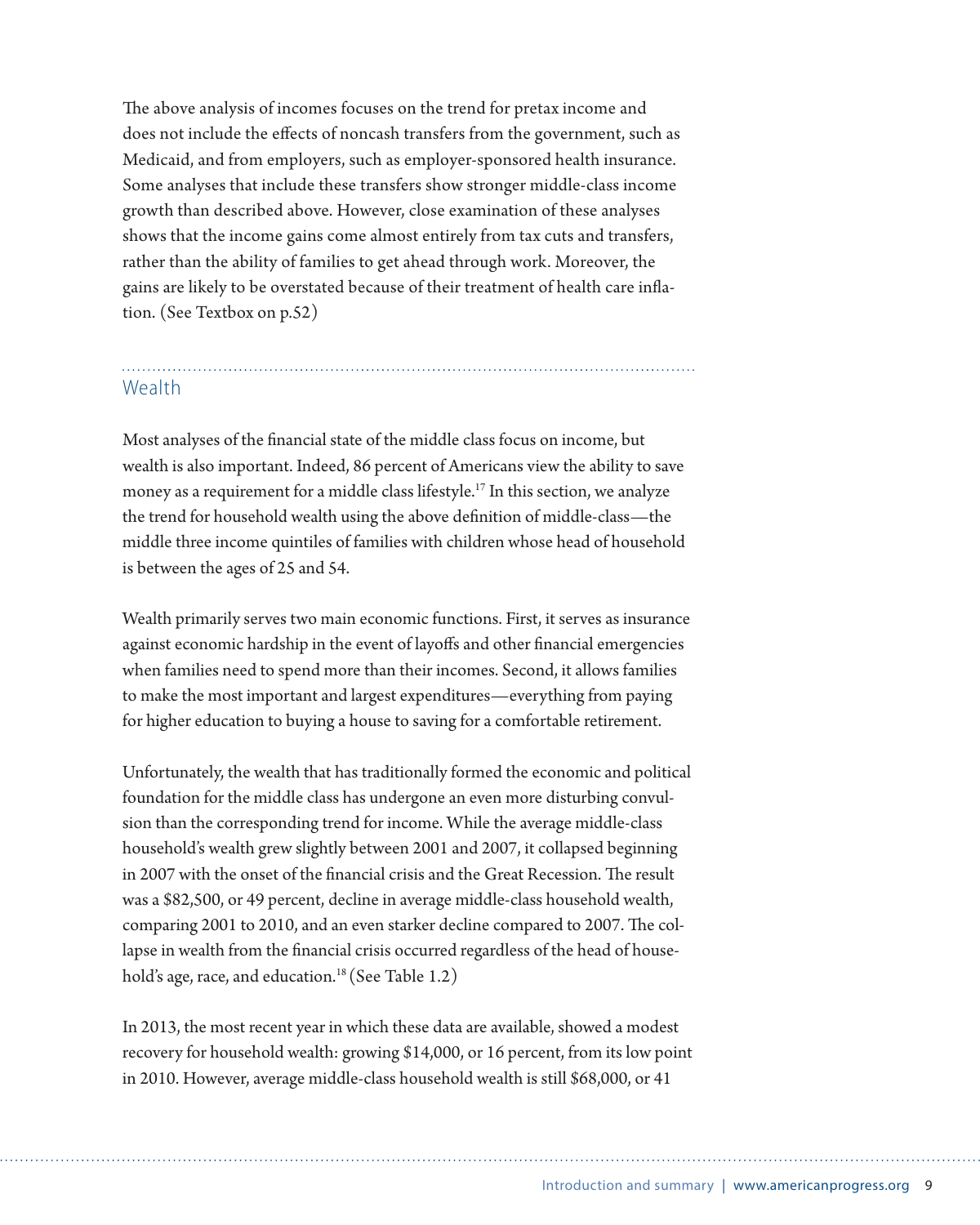percent down from 2001. More recently, housing and stock market prices have finally recovered to their pre-crash levels nationally.<sup>19</sup> Many communities, though, still struggle to fully recover from the crisis.<sup>20</sup> Overall, the wealth effects of the financial crisis and Great Recession have been tangible and long-lasting, harming families' feelings of economic security, their ability to pay for college, and confidence that they will enjoy a secure retirement.

#### **FIGURE 1.5 Typical middle-class family wealth declined sharply in the Great Recession but has begun to rebound**

Change in real average wealth of the middle 60 percent of prime-age households with children, 2001–2013



Note: "Middle 60 percent" refers to the income distribution. Prime-age households are households where the head of household is between the ages of 25 and 54.

Source: Authors' analysis of Board of Governors of the Federal Reserve System, "Survey of Consumer Finances," available at http://www.federalreserve.gov- /econresdata/scf/scfindex.htm (last accessed July 2016). Figures have been adjusted for inflation using the Personal Consumption Expenditure Chain-Type Price Index.

A particularly disturbing phenomenon is that the wealth of African American households—which was always far below that of white households—has essentially disappeared, falling from \$36,000 in 2001 to just \$7,000 in 2013.<sup>21</sup> A likely reason for this enormous loss is that African Americans suffered a disproportionate loss of housing wealth, made worse by the fact that housing represents a far larger portion of black families' assets than of white families' assets.<sup>22</sup> Subprime lending and particularly aggressive predatory lending practices were far more prevalent in communities of color leading up to the housing crisis: African American and Latino borrowers were 30 percent more likely to receive the highest-cost subprime loans than white subprime borrowers with similar risk profiles.<sup>23</sup> It should then be no surprise that the foreclosure crisis hit black homeowners disproportionately. African Americans were 47 percent more likely to face foreclosure than non-Hispanic whites in 2010, and there is a strong relationship between metropolitan areas' degree of racial segregation and the number of foreclosures they experience.<sup>24</sup>

It is no coincidence that middle-class wealth declined during a period in which incomes stagnated and middle-class costs rose. Unable to cope with stagnant wages by increasing female labor force participation, middle-class families responded by reducing their savings and—in some cases—actually reduced their savings by borrowing. The middle-class savings rate declined during this period, and the rise in borrowing was concentrated in areas where real incomes were declining.<sup>25</sup>

The housing bubble in the mid-2000s masked and even exacerbated the decline in middle-class savings rates. Thus, although middle-class wealth ostensibly grew between 2001 and 2007 due to a 46 percent real increase in home prices that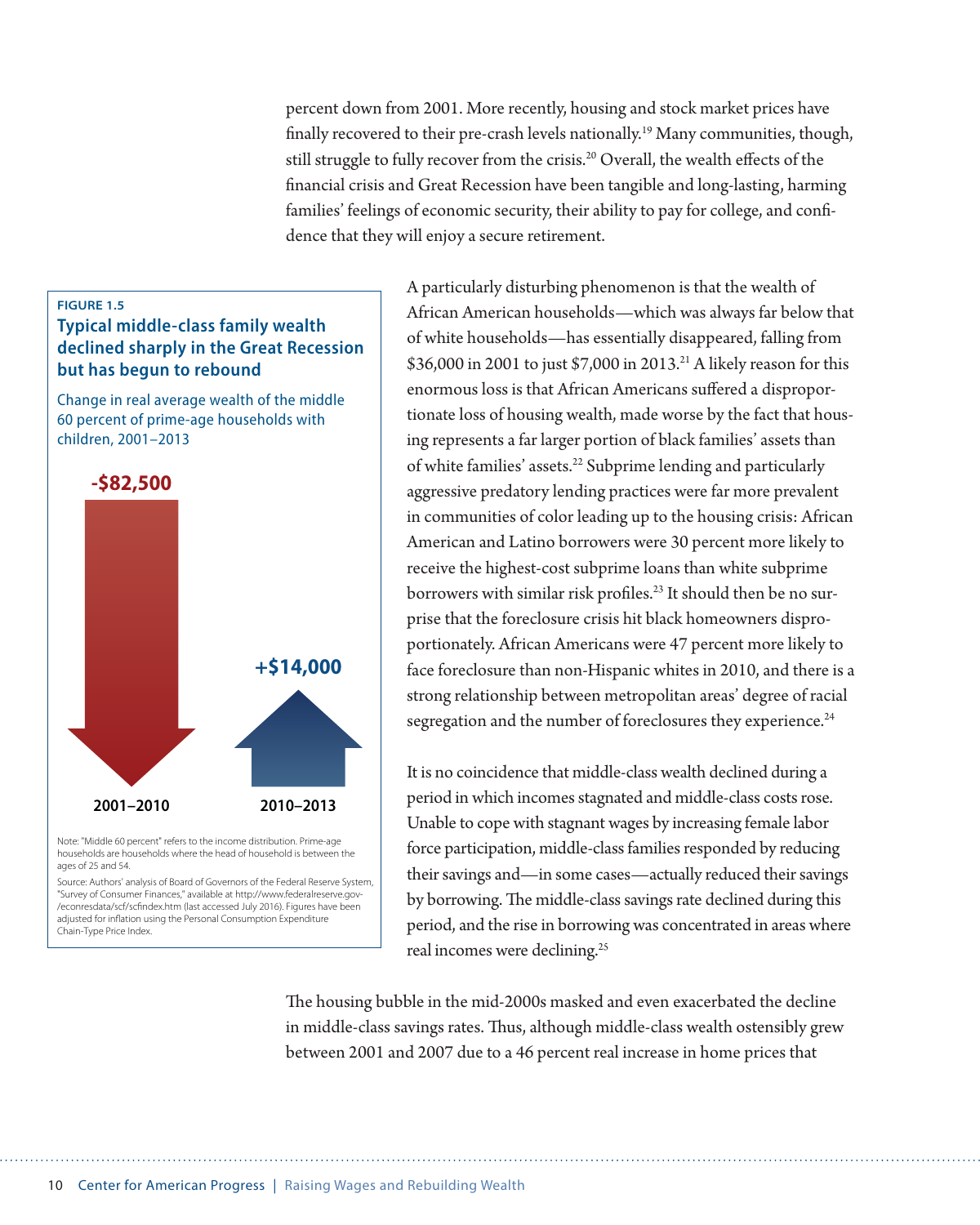#### **TABLE 1.2 Wealth across demographics**

|                                        | 2001      | 2007      | 2010      | 2013      |
|----------------------------------------|-----------|-----------|-----------|-----------|
| <b>Overall</b>                         | \$168,600 | \$180,200 | \$86,100  | \$100,200 |
| 25-through 39-year-old<br>family head  | \$67,700  | \$88,400  | \$25,400  | \$38,700  |
| 40- through 54-year-old<br>family head | \$291,300 | \$306,300 | \$187,000 | \$209,700 |
| <b>Black</b>                           | \$36,300  | \$51,300  | \$19,400  | \$6,600   |
| Latino                                 | \$40,500  | \$93,300  | \$30,300  | \$31,500  |
| White                                  | \$228,300 | \$225,700 | \$130,000 | \$154,600 |
| College educated                       | \$357,500 | \$357,400 | \$258,700 | \$276,400 |
| Not college educated                   | \$87,200  | \$98,300  | \$43,500  | \$45,600  |

Real average wealth of the middle 60 percent of prime-age households with children

Note: "Middle 60 percent" refers to the income distribution. Prime-age households are households where the head of household is between the ages of 25 and 54.

Source: Authors' analysis of Board of Governors of the Federal Reserve System, "Survey of Consumer Finances," available at http://www. federalreserve.gov/econresdata/scf/scfindex.htm (last accessed July 2016). Figures have been adjusted for inflation using the Personal Consumption Expenditure Chain-Type Price Index.

caused middle-class residential assets to rise in value, households also took on more debt.<sup>26</sup> Higher housing prices meant that families had to take out larger mortgages to purchase a home, and many existing homeowners responded to the increase in their house's value and the stagnation of their wages by borrowing against their home to finance consumption.<sup>27</sup> This increase in debt left middleclass wealth extremely vulnerable: Housing prices could decline, but the debt would remain. Fueled by consumer protection failures, that is exactly what happened in 2007 and 2008, with long-lasting consequences.

The arrival of the financial crisis and Great Recession destroyed trillions of dollars in middle-class wealth. The decline in real housing prices and the rise in foreclosures left middle-class residential assets at around their 2001 levels but with substantially more debt. (See Table 1.3) Middle-class nonresidential assets—especially financial assets—had actually been declining between 2001 and 2007, consistent with the decline of the middle-class savings rate during that period. But they then fell sharply during the financial crisis and the Great Recession as a result of the stock market crash, declining small business ownership rates and value, the tendency of many investors to buy high and sell low, and the need to make up for the real decline in earnings.<sup>28</sup>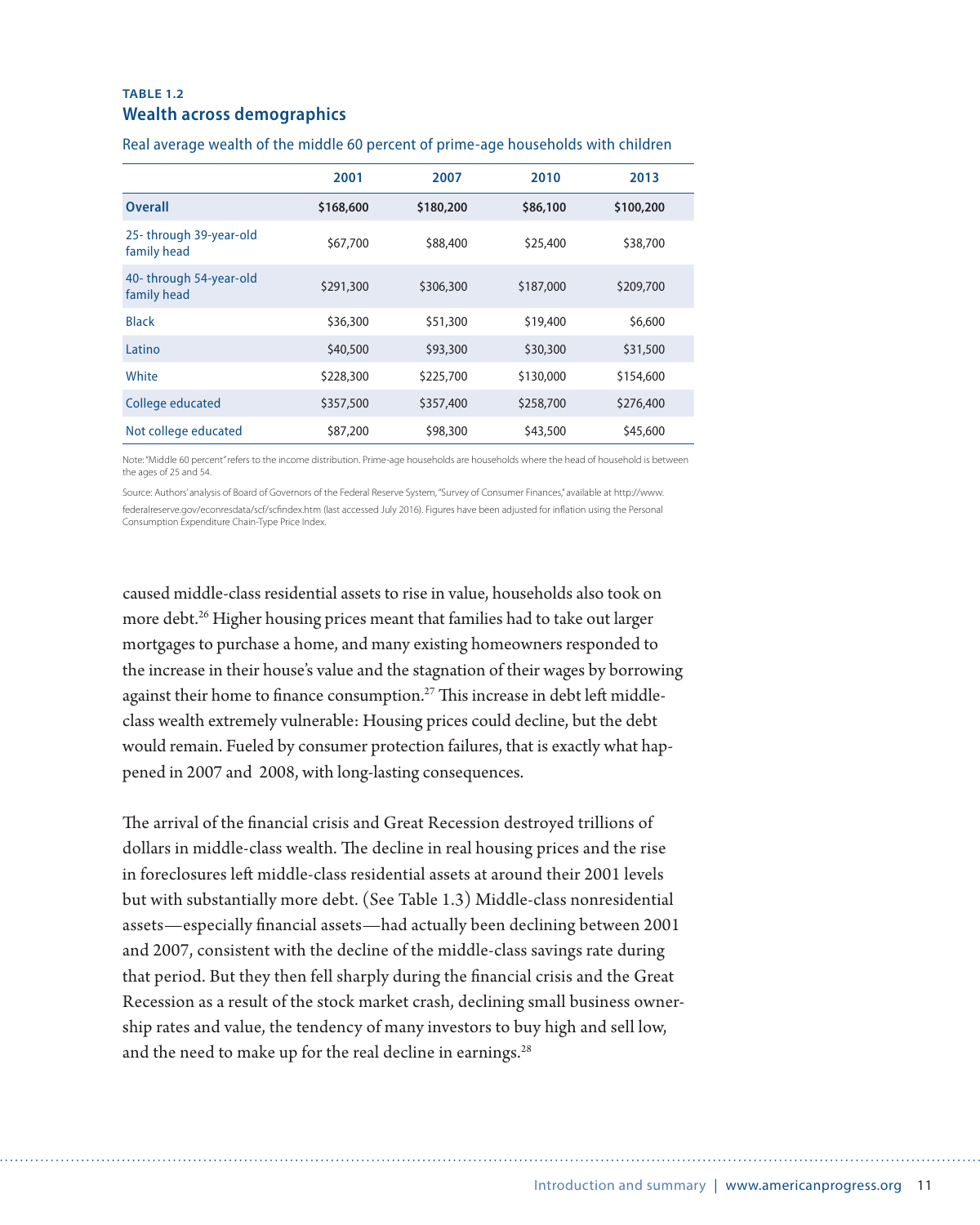#### **TABLE 1.3 Financial positions across demographics**

Ratio of debts to assets of the middle 60 percent of prime-age households with children

|                                        | 2001  | 2007  | 2010  | 2013  |
|----------------------------------------|-------|-------|-------|-------|
| <b>Overall</b>                         | 34.6% | 44.6% | 57.7% | 51.5% |
| 25-through 39-year-old<br>family head  | 51.9% | 58.9% | 77.7% | 66.8% |
| 40- through 54-year-old<br>family head | 26.8% | 34.0% | 44.8% | 40.3% |
| <b>Black</b>                           | 54.5% | 51.5% | 57.0% | 69.1% |
| Latino                                 | 48.8% | 56.1% | 51.7% | 65.1% |
| White                                  | 32.4% | 40.3% | 40.3% | 54.0% |
| College educated                       | 27.7% | 38.4% | 45.2% | 41.6% |
| Not college educated                   | 42.2% | 48.5% | 60.3% | 55.1% |

Note: "Middle 60 percent" refers to the income distribution. Prime-age households are households where the head of household is between the ages of 25 and 54.

Source: Authors' analysis of Board of Governors of the Federal Reserve System, "Survey of Consumer Finance," available at http://www.federalreserve.gov/econresdata/scf/scfindex.htm (last accessed July 2016). Figures have been adjusted for inflation using the Personal Consumption Expenditure Chain-Type Price Index.

Recently, real home values have returned to their pre-crisis levels nationally and the stock market has reached all-time highs.<sup>29</sup> Middle-class wealth has begun to recover as well, rising 16 percent above 2010 lows.<sup>30</sup> Rebuilding middle-class wealth will require solutions that solve the problem that caused it to decline in the first place: stagnant wages and incomes, as well as the rising costs of child care, higher education, housing, and retirement. It also requires policies that protect against financial crises and ensure a quick and robust return to full employment should recessions hit.

#### Under pressure: Middle-class costs

The other part of the story is the high cost of several middle-class necessities. Even as inflation across a wide variety of goods and services has been relatively modest for many years, big-ticket necessities such as housing and education have increased much faster. 31 The price of education—which includes higher education and child care—rose more than three times faster than overall inflation between 2001 and 2016, as shown in Figure 1.6. The goods that have seen their prices fall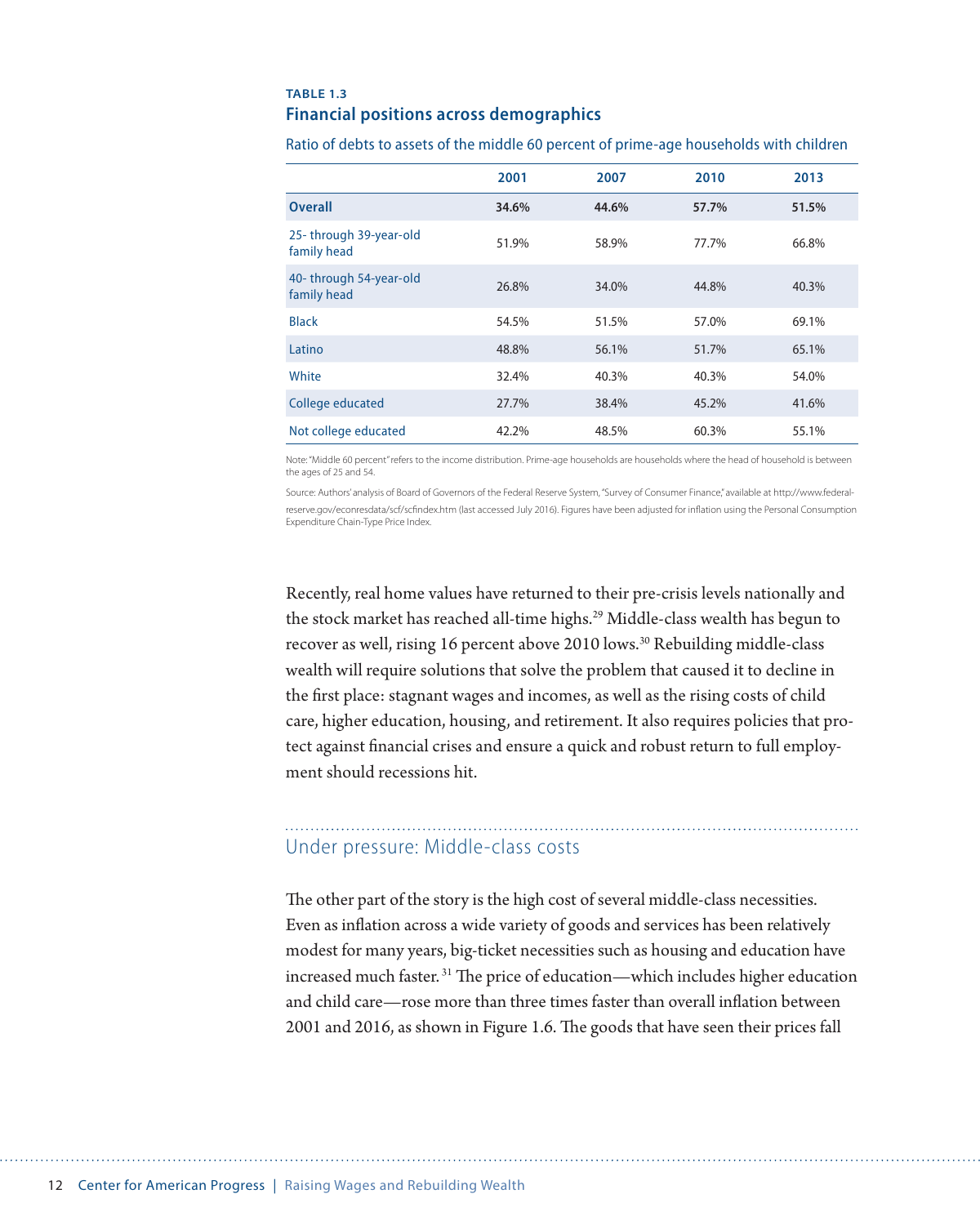

the farthest, on the other hand, have been durable consumer goods such as communications technology—cell phones and computers, for example—whose price has actually fallen in nominal terms.

It is noteworthy that necessities and human capital investments have gone up the most in price. This places families at risk should their incomes suddenly decline. Normally, when a family member loses a job or faces a medical emergency, the family can save money by forgoing purchases of discretionary consumer items, such as televisions, in order to continue to pay their mortgage or pay for child care. Yet because the prices of these durables have declined relative to the prices of necessities and human capital investments, the savings from delayed discretionary purchases are smaller than ever.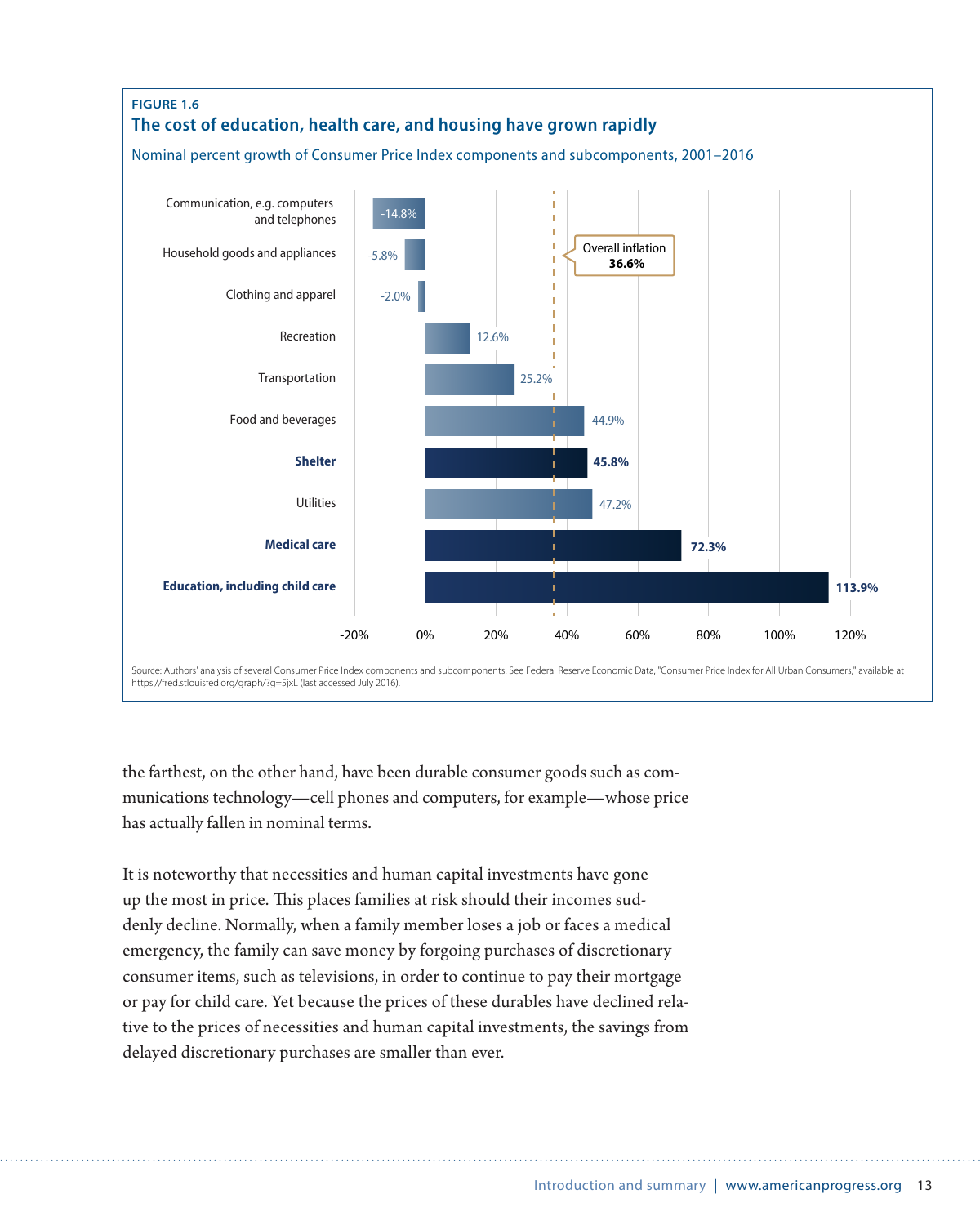While each of these costs—child care, higher education, health care, and housing—require their own story, a common thread that weaves them together is how inequality affects both the cost and affordability structures of these big-ticket items. Whether it is growth of expensive technologies in health care or the inability to save for a down payment on a home, low-income and middle-class families are buffeted by expenses that challenge their budgets and balance sheets.

Important policy advances, such as the Affordable Care Act, along with the broader slowdown in health spending growth, have helped cool the growth of some costs. Lower health cost growth, however, has been disproportionately captured by employers, who have not passed along savings to their employees. Progress in other areas has been imperfect, often stymied by backsliding, austerity-driven policies at the federal and state levels. A stark example is in higher education. Although the 2009 stimulus package provided much-needed support to states hamstrung by state balanced-budget rules, it was not sufficient to prevent many states from cutting their support to higher education. Congress has since refused repeatedly to help states avoid higher education cuts, which too often result in families paying more in tuition.

More generally, reducing the prices of critical goods and services such as child care, health care, and housing is an effective way to boost real middle-class economic security. An added benefit is that even as inflation has hovered at quite a low level for most of the past decade, reducing the cost of these more expensive services would raise productivity, giving the Federal Reserve additional space to boost employment and wages without worrying about generating excessive inflation.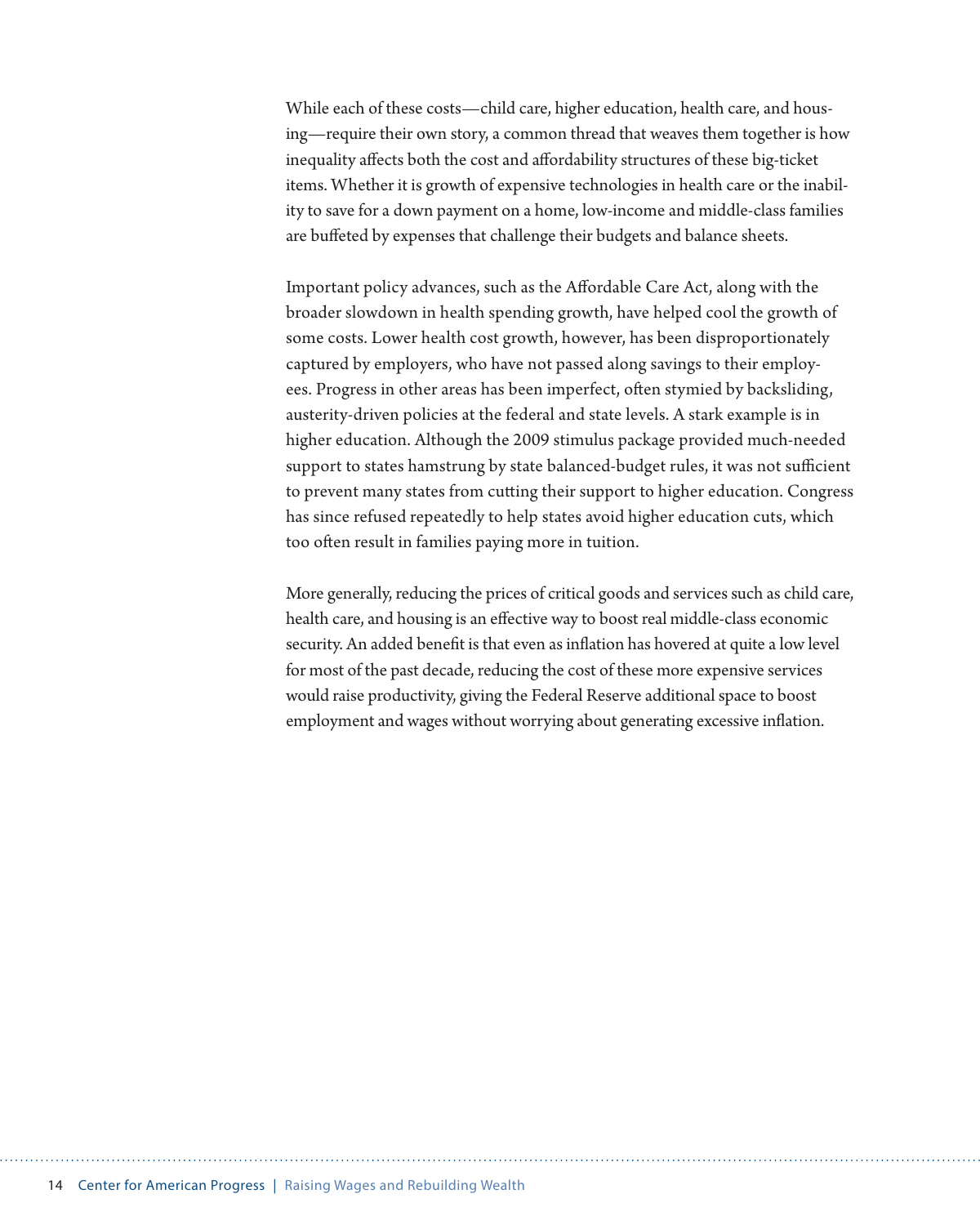# Policy response and recommendations

Economic insecurity is not an inevitable condition; the right policy choices can have a tremendous impact. Much of the devastation that was wrought on household incomes and wealth, as well as the major growth trends in high cost services, occurred prior to and immediately following the global financial crisis. In many ways, the past eight years have been spent cleaning up that economic mess. And from health care to consumer financial protection to student debt, we have achieved important progress in addressing the middle-class squeeze.

Yet much more remains to be done in addressing the wage, wealth, and cost challenges that the middle class faces today to ensure that the economy works for everyone and not just the powerful few.

This report offers a package of policy solutions that can help restore economic security to the middle class and grow the economy for those at all income levels. The American people clearly want the federal government to act. This report offers a roadmap for how to do so.

More specifically, it looks at ways to boost middle-class economic security in six crucial areas: jobs and wages, early childhood education, higher education, health care, housing, and retirement. Together, they make up the pillars of a middle-class life. Policies that improve Americans' ability to obtain each of these will make it easier for families to rebuild their financial foundations and restore the social contract that has made a vibrant middle class the heart of America's ongoing effort to build a more perfect union.

Listed below are some of the recommendations that the subsequent chapters explore more fully. The impact and implications of the overall trend outlined in this report are also explored for a range of groups and topics, including immigrants; lesbian, gay, bisexual, and transgender, or LGBT, individuals; the disabled; and African American and Latino communities.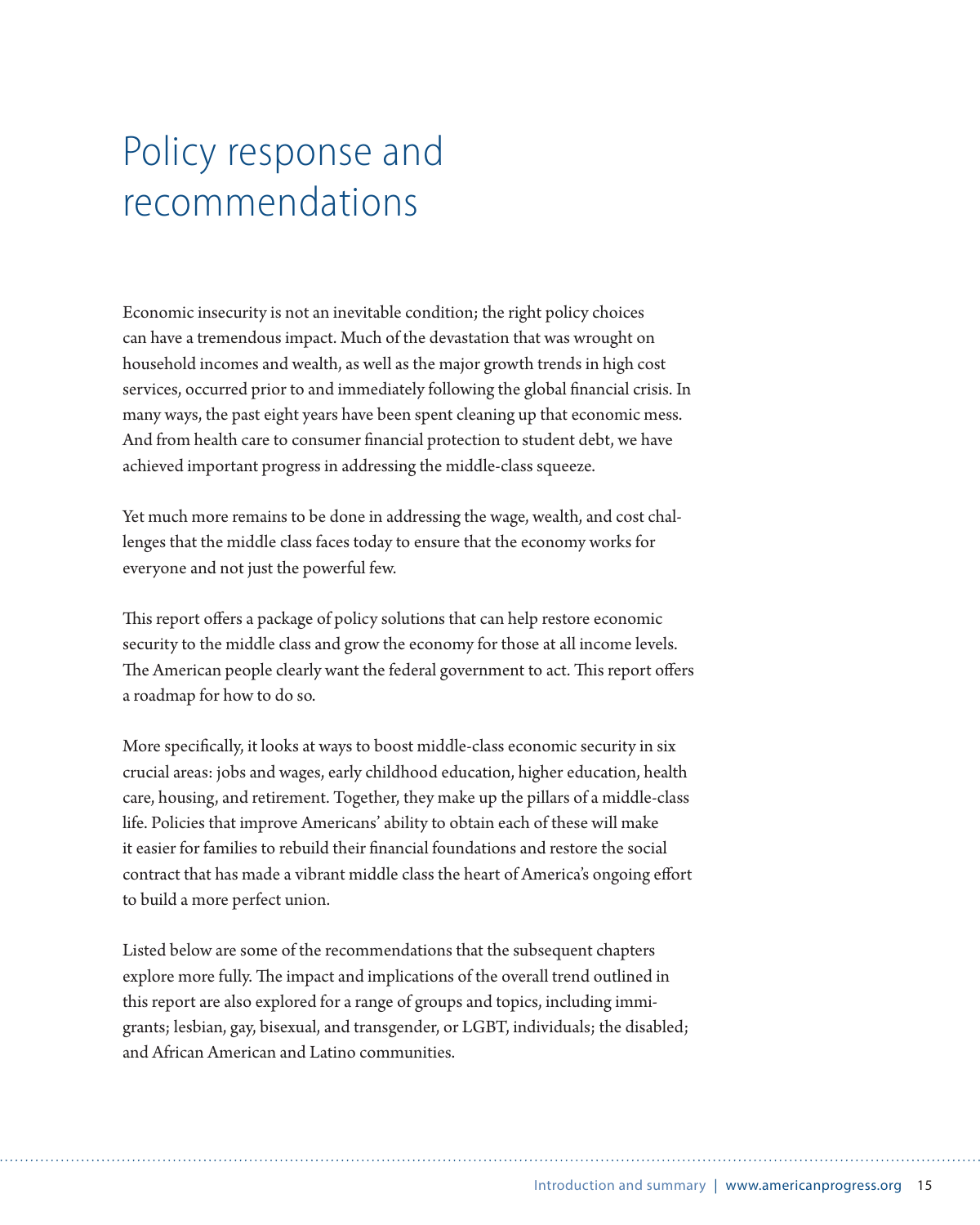#### Jobs and wages

- **Use fiscal policy to support growth, for example by investing in infrastructure.**  An investment in infrastructure would generate jobs in the short run while raising productivity in the long run. Policymakers should make a \$500 billion investment in infrastructure over the next 10 years while adopting measures to ensure that infrastructure investments deliver the highest economic, environmental, and social returns.
- **Promote business investment by orienting corporate incentives towards the long-term.** Aligning the incentives of the corporate sector could foster a longterm approach that boosts productive investments, which drives economic growth and helps workers and firms both get ahead.
- **Make employment more resilient.** Policies that make it easier for workers to reenter the workforce would raise demand in the short term while increasing productivity in the long term. Temporary national service positions during periods of high unemployment, a national subsidized jobs program, reform to unemployment insurance, and a jobseeker's allowance would all help the unemployed remain in or reenter the labor market.
- **Ensure monetary policy targets full employment.** Full employment promotes higher wages and quality jobs for Americans. Given persistently low inflation, monetary policy should be targeted at generating a high-pressure economy with robust wage and employment growth.
- **Protect wage growth by preventing financial crises.** Financial crises and their aftermaths can devastate middle-class wages and wealth. The reforms enacted after the 2008 financial crisis and recession, including the Dodd-Frank Act, must be maintained. Policymakers should take additional steps to mitigate emerging systemic risks.
- **Restore worker bargaining power.** Unions are one of the most important vehicles for raising middle-class wages. Worker bargaining power should be restored by changing labor market rules to encourage industry-wide collective bargaining.
- **Deploy profit-sharing.** Broad-based profit-sharing plans can raise middle-class incomes by enabling workers to share in the benefits of productivity growth.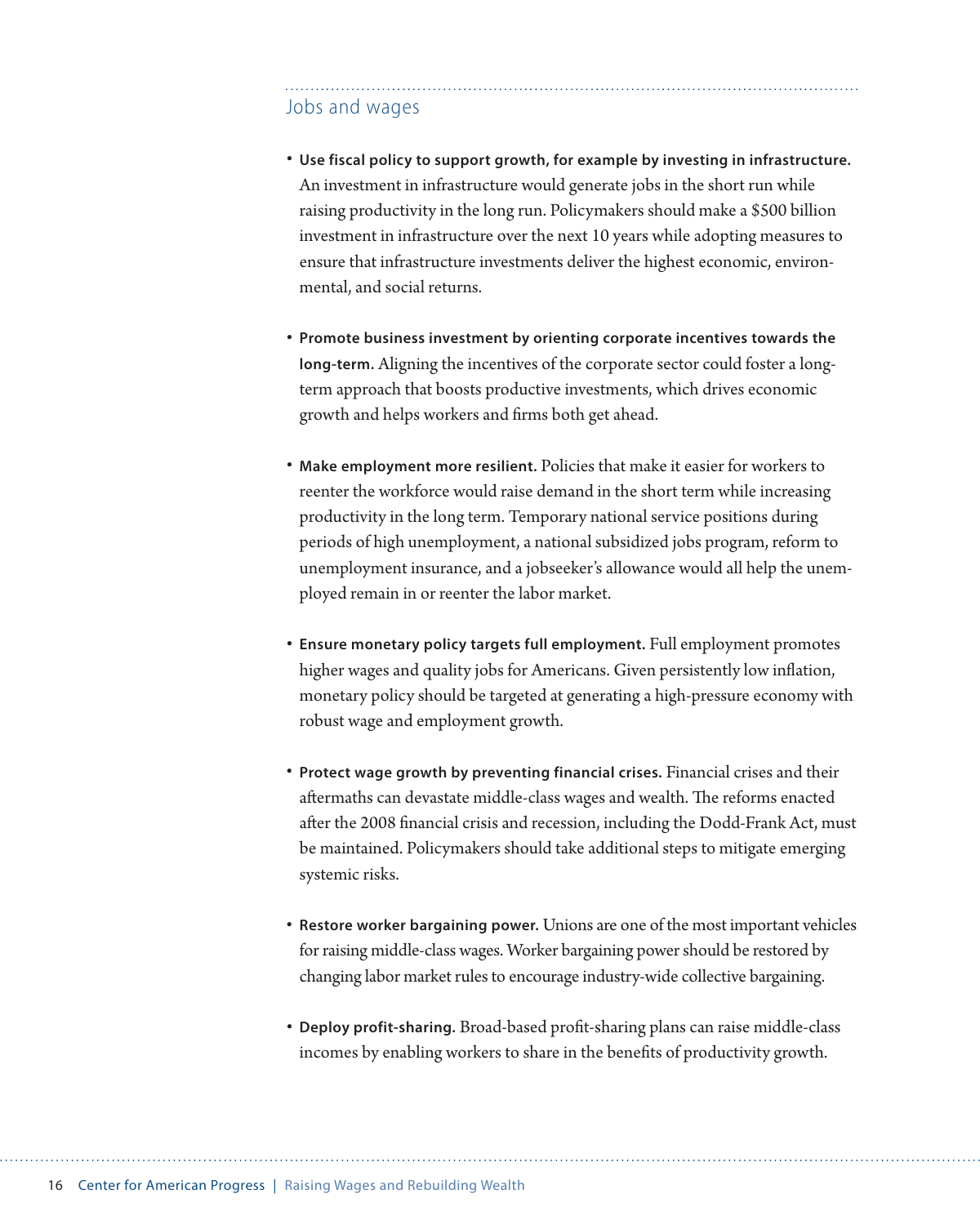- **Address the labor market effects of globalization**. Trade policy should promote greater automaticity in enforcement and higher standards for labor and the environment, among other changes to level the playing field.
- **Rebuild labor standards.** Government should provide a baseline set of employment standards for all working Americans. This means raising the minimum wage and enacting protections against job-scheduling volatility.
- **Reinvigorate competition policy.** The active enforcement of antitrust policy would ensure that business profits are shared more widely by, for example, reducing the growth in consumer prices, enabling workers to compete for higher wages, and providing more opportunities for small- and medium-sized businesses to grow.
- **Support consumer financial protections.** Consumer financial protections prevent unfair reductions in take-home earnings and level the playing field for high-road companies that do the right thing.
- **Enact family-friendly policies to protect human capital.** Workers who take extended absences from the labor market to take care of children or an elderly parent suffer lifelong earnings losses. Family-friendly policies such as paid family and medical leave and paid sick days—as well as the child care and early education policies spelled out below—would raise both labor force participation and wages.
- **Raise wages by expanding opportunity.** A suite of policies should be deployed to help maximize the value of American workers and their incomes, including investing in workforce training, expanding and diversifying entrepreneurship, and eliminating unfair barriers to formal employment.
- **Use tax policy to promote fairness.** The U.S. tax code, while progressive, would benefit from changes that support middle- and low-income Americans while ensuring that financial gains are taxed fairly. The federal government should collect enough revenue to fully fund much-needed public investments.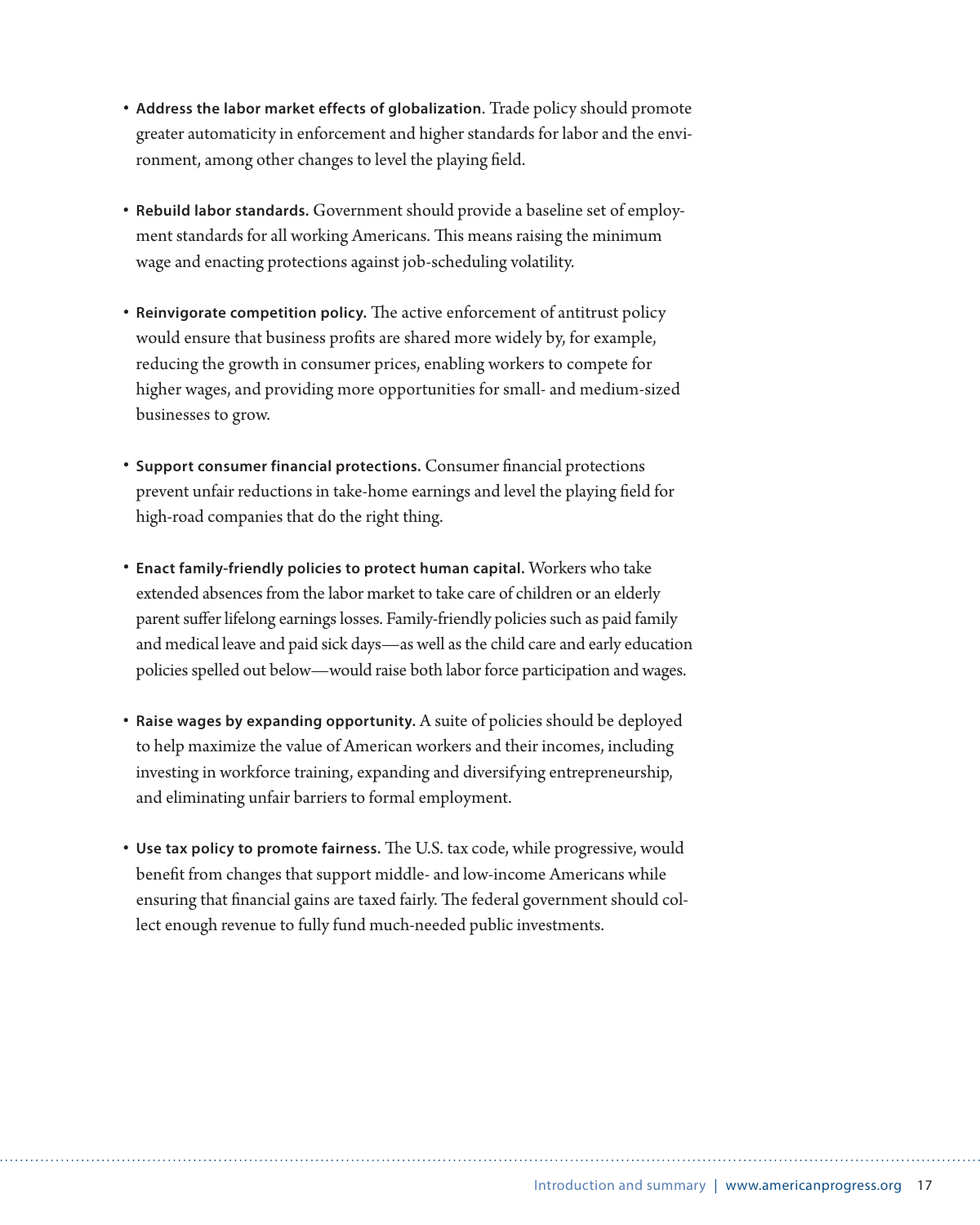#### Child care

- **Enact the High-Quality Child Care Tax Credit.** This new tax credit would put quality, affordable child care within reach for working families. It would provide low-income and middle-class families with up to \$14,000 per child, with eligibility limited to families earning up to four times the poverty level, or \$97,000 for a family of four.
- **Create a federal-state partnership to provide universal preschool.** Congress should authorize a universal preschool program to prepare 3- and 4-year-old children for school.<sup>32</sup> The federal government should partner with states and share the cost of expanding preschool to low- and middle-income children.

#### Higher education

- **Reshape the financial aid system through College for All.** Policymakers should overhaul the federal student financial aid program to provide greater guarantees that college will be affordable for low- and middle-income students. This includes additional federal aid as well as requirements for states to maintain postsecondary education funding.
- **Simplify the federal financial aid application to make it easier to apply for grants and loans from the U.S. Department of Education.** Paperwork should not be a barrier to college affordability. The Department of Education should allow students to apply for financial aid while still in high school and limit how often they must reapply.
- **Simplify student loan repayment to support affordability.** The federal government should make it easier for federal loan borrowers to make payments equal to an affordable share of their income. This includes allowing borrowers to sign up for income-based repayment plans for multiple years at once and experimenting with automatic enrollment into these plans.
- **Ensure that students have high-quality options.** Congress should create accountability measures to monitor and reduce student loan default.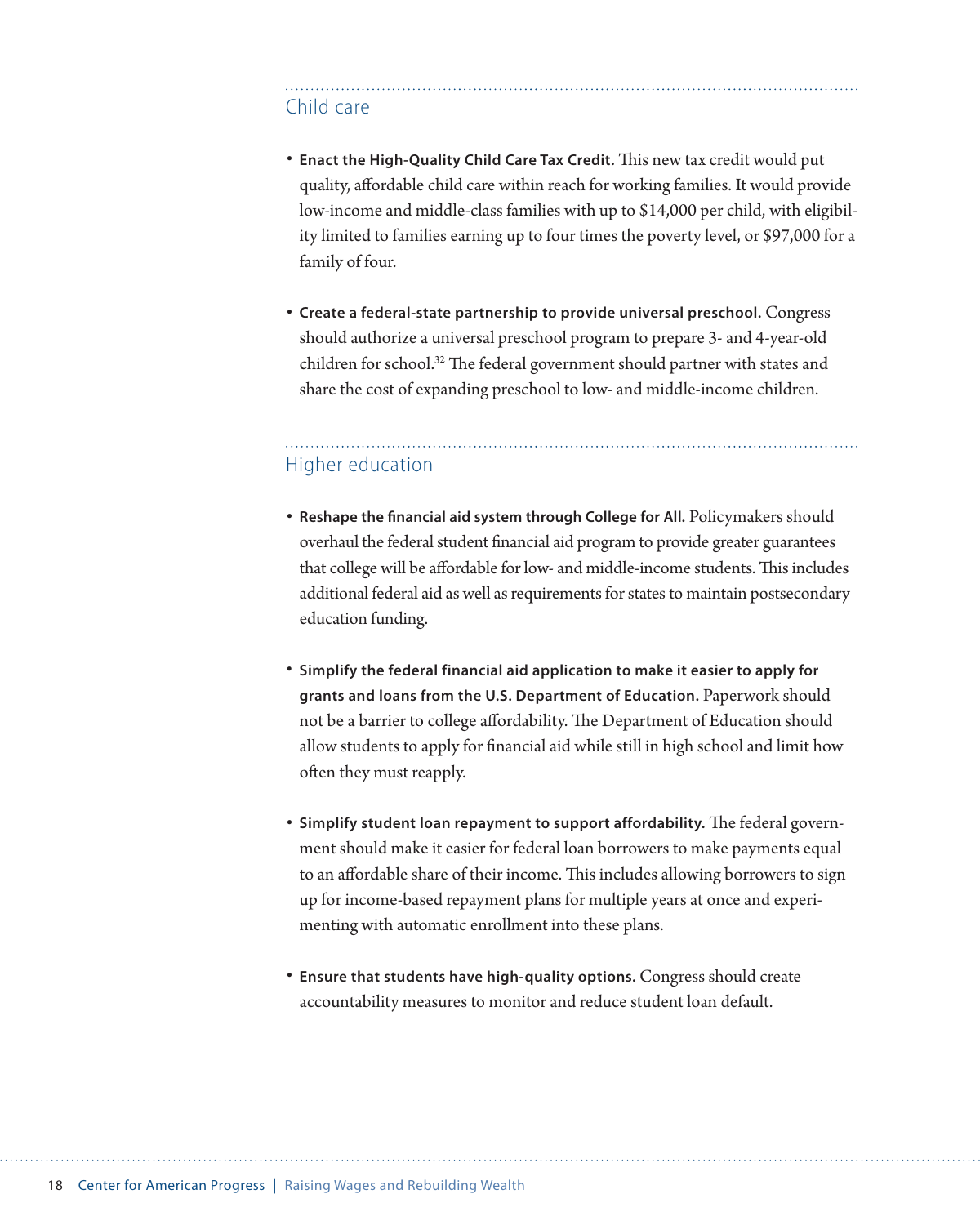## Health care

- **Address cost shifting with increased transparency and shared savings.**  Policymakers should require employers to increase transparency on annual costs to illuminate and discourage cost-shifting. As a further safeguard, employers should have to share savings in particularly egregious cases. In addition, Congress should require health plans to include three free primary care visits per enrollee per year.
- **Combat excessive drug prices.** The federal government should categorize new drugs by their comparative effectiveness and develop value-based payment recommendations. Drug companies should be required to justify prices outside of the recommended payment range and to invest more in research and development. In addition to these steps to address the overall price of drugs, out-ofpocket prescription drug costs for individuals should be capped.

# Housing

- **Reform mortgage credit practices to boost affordability and access.** The federal government should ensure that creditworthy families have a fair shot at getting a mortgage. The Federal Housing Finance Agency, or FHFA, should finalize a strong Duty to Serve rule and modify fees that mortgage financers Fannie Mae and Freddie Mac charge for borrowers with suitable credit. Policymakers should also support and expand low down payment lending, help prospective borrowers save for a down payment, and support shared equity programs run by local governments and nonprofits.
- **Promote neighborhood stabilization and reduce costs on the struggling middle class.** Policymakers should commit to helping stabilize distressed communities, which includes supporting access to affordable housing for middleclass families. Federal agencies should prioritize home retention and tighten reporting standards for purchasers of nonperforming loans. Congress should work with federal agencies to implement a progressive agenda for rural housing finance; expand the Low-Income Housing Tax Credit, or LIHTC, program; ensure funding for the HOME Investment Partnerships Program and the National Housing Trust Fund; and strengthen the Section 8 housing choice voucher program. In addition, local governments should confront restrictive zoning policies in order to boost the supply of affordable housing.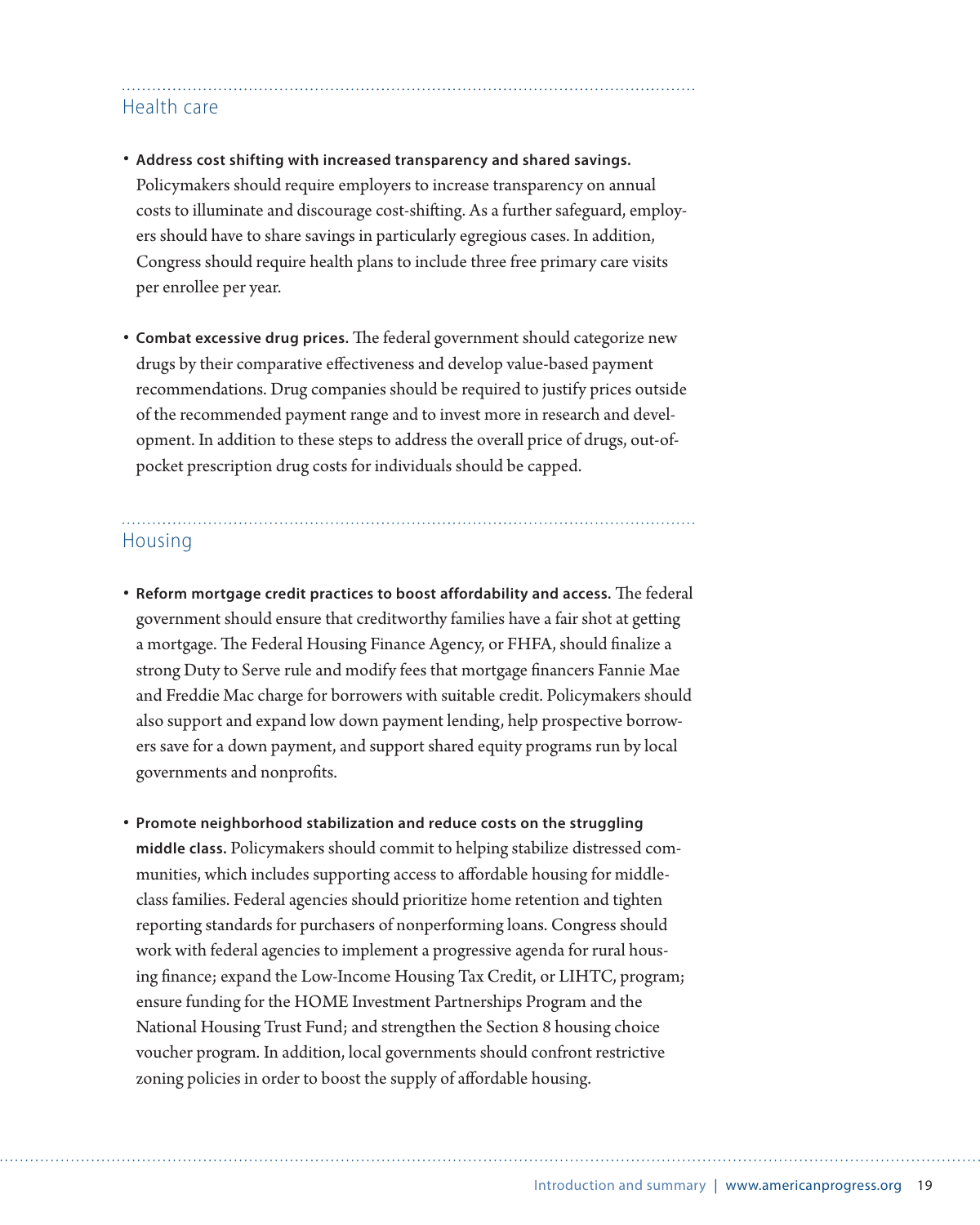### Retirement

- **Update Social Security provisions to support the vulnerable.** Congress should increase the Social Security special minimum benefit and modernize survivorship and divorce benefits, as well as institute a caregiver credit.
- **Innovate to make private retirement savings safer and more convenient.**  Congress should create a National Savings Plan to ensure that all workers are able to save at work; help states and the federal government provide collective defined-contribution plans; and reform retirement tax incentives to help those who need it most. Policymakers should also implement and defend the conflict of interest rule to protect savers from hidden, unfair costs that drain retirement savings.

Implemented together, the above policies will raise middle-class wages, reduce critical costs, and make it easier for families to accumulate wealth. In 2017, a new president and Congress will have the opportunity to demonstrate that they work for all Americans, not just the wealthy few, and all Americans should hope that they seize it.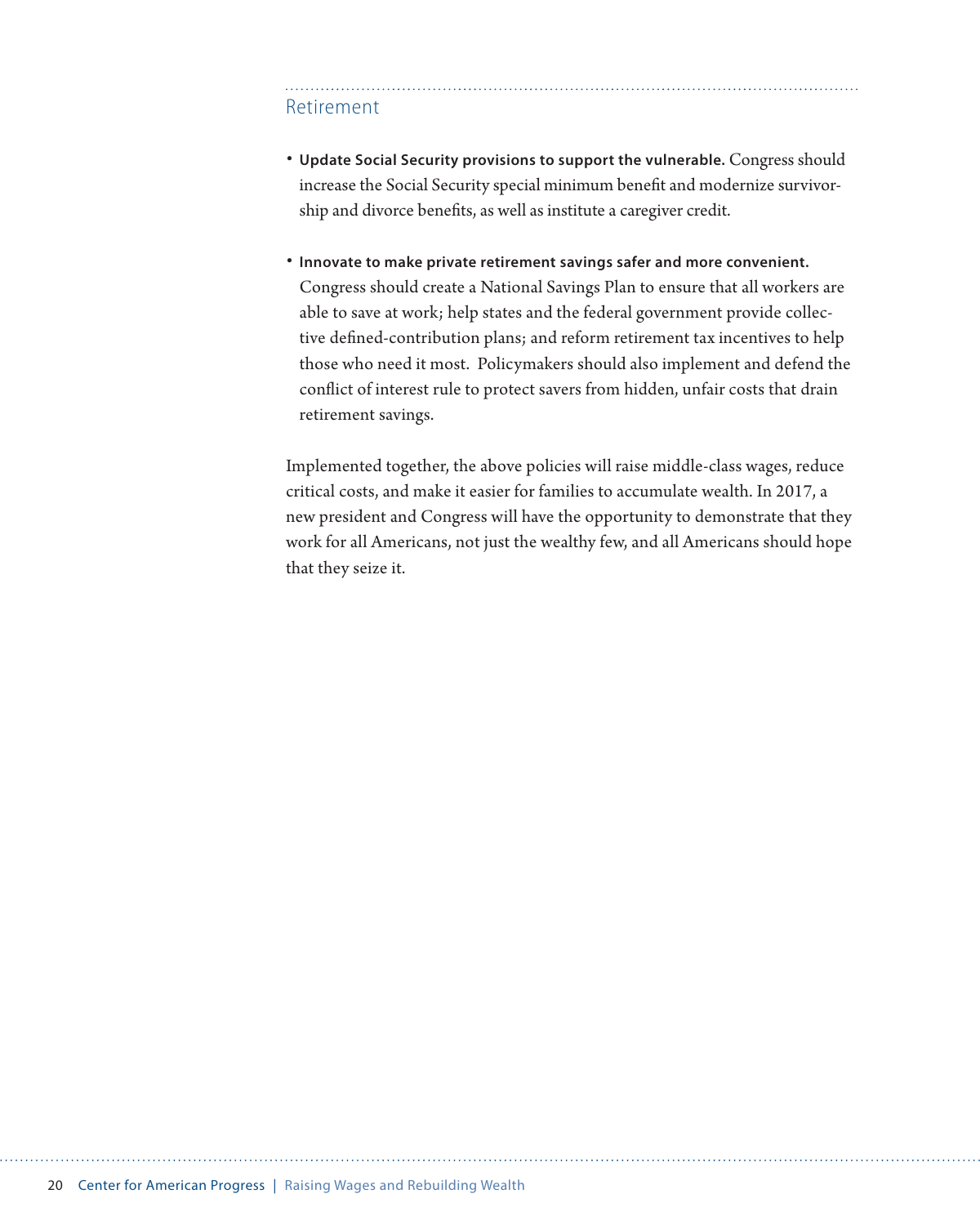#### Endnotes

- 1 Authors' analysis of Miriam King and others, "Integrated Public Use Microdata Series, Current Population Survey: Version 3.0. (Machine-readable database)" (Minneapolis: University of Minnesota, 2010), available at [https://](https://cps.ipums.org/) [cps.ipums.org/](https://cps.ipums.org/). Dollars have been adjusted for inflation using Federal Reserve Economic Data, "Personal Consumption Expenditures: Chain-type Price Index," available at<https://fred.stlouisfed.org/graph/?g=5i6t> (last accessed August 2016).
- 2 Authors' analysis of data from Board of Governors of the Federal Reserve System, "Survey of Consumer Finances," available at http://www.federalreserve.gov/econresdata/scf/scfindex.htm (last accessed July 2016). Dollars have been adjusted for inflation using Federal Reserve Economic Data, "Personal Consumption Expenditures: Chain-type Price Index."
- 3 Federal Reserve Economic Data, "Civilian Unemployment Rate," available at [https://fred.stlouisfed.org/](https://fred.stlouisfed.org/graph/?g=6omt) [graph/?g=6omt](https://fred.stlouisfed.org/graph/?g=6omt) (last accessed August 2016).
- 4 Sentier Research, "Household Income Trends: March 2016," Press release, April 28, 2016, available at [http://www.sentierresearch.com/pressreleases/](http://www.sentierresearch.com/pressreleases/Sentier_Household_Income_Trends_Press_Release_March2016_04_28_16.pdf) [Sentier\\_Household\\_Income\\_Trends\\_Press\\_Release\\_](http://www.sentierresearch.com/pressreleases/Sentier_Household_Income_Trends_Press_Release_March2016_04_28_16.pdf) [March2016\\_04\\_28\\_16.pdf](http://www.sentierresearch.com/pressreleases/Sentier_Household_Income_Trends_Press_Release_March2016_04_28_16.pdf).
- 5 Elise Gould, "Wage inequality continued its 35-year rise in 2015" (Washington: Economic Policy Institute, 2016), available at [www.epi.org/publication/wage-inequality](http://www.epi.org/publication/wage-inequality-continued-its-35-year-rise-in-2015/)[continued-its-35-year-rise-in-2015/.](http://www.epi.org/publication/wage-inequality-continued-its-35-year-rise-in-2015/)
- 6 For GDP data, see Federal Reserve Economic Data, "Real gross domestic product per capita," available at [https://](https://fred.stlouisfed.org/graph/?g=6uSI) [fred.stlouisfed.org/graph/?g=6uSI](https://fred.stlouisfed.org/graph/?g=6uSI) (last accessed July 2016); for inequality data, see Emmanuel Saez, "Striking it Richer: The Evolution of Top Incomes in the United States (Updated with 2015 preliminary estimates)," June 30, 2016, available at [http://eml.berkeley.edu/~saez/](http://eml.berkeley.edu/~saez/saez-UStopincomes-2015.pdf) [saez-UStopincomes-2015.pdf](http://eml.berkeley.edu/~saez/saez-UStopincomes-2015.pdf).
- 7 For a more detailed blueprint on how to expand opportunity, see Melissa Boteach, Rebecca Vallas, and Eliza Schultz, "A Progressive Agenda to Cut Poverty and Expand Opportunity" (Washington: Center for American Progress, 2016), available at [https://www.americanprogress.org/issues/poverty/](https://www.americanprogress.org/issues/poverty/report/2016/06/06/138765/a-progressive-agenda-to-cut-poverty-and-expand-opportunity/) [report/2016/06/06/138765/a-progressive-agenda-to](https://www.americanprogress.org/issues/poverty/report/2016/06/06/138765/a-progressive-agenda-to-cut-poverty-and-expand-opportunity/)[cut-poverty-and-expand-opportunity/.](https://www.americanprogress.org/issues/poverty/report/2016/06/06/138765/a-progressive-agenda-to-cut-poverty-and-expand-opportunity/)
- 8 Richard Freeman, Eunice Han, David Madland, and Brendan V. Duke, "Bargaining for the American Dream," (Washington: Center for American Progress, 2015), available at [https://www.americanprogress.org/issues/](https://www.americanprogress.org/issues/economy/report/2015/09/09/120558/bargaining-for-the-american-dream/) [economy/report/2015/09/09/120558/bargaining-for](https://www.americanprogress.org/issues/economy/report/2015/09/09/120558/bargaining-for-the-american-dream/)[the-american-dream/](https://www.americanprogress.org/issues/economy/report/2015/09/09/120558/bargaining-for-the-american-dream/).
- 9 Authors' analysis of data from Board of Governors of the Federal Reserve System, "Survey of Consumer Finances." Dollars have been adjusted for inflation using Federal Reserve Economic Data, "Personal Consumption Expenditures: Chain-Type Price Index."
- 10 Federal Reserve Economic Data, "Real gross domestic product per capita," [https://fred.stlouisfed.org/](https://fred.stlouisfed.org/graph/?g=6uSQ) [graph/?g=6uSQ](https://fred.stlouisfed.org/graph/?g=6uSQ) (last accessed August 2016).
- 11 Sentier Research, "Household Income Trends: March 2016."

12 Authors' analysis of Miriam King and others, "Integrated Public Use Microdata Series, Current Population Survey: Version 3.0. (Machine-readable database)." Dollars have been adjusted for inflation using Federal Reserve Economic Data, "Personal Consumption Expenditures: Chain-type Price Index."

- 13 For an important argument on why rising incomes in the 1970s did not lead to rising household wealth, see Elizabeth Warren and Amelia Warren Tyagi, *Two Income Trap: Why Middle-Class Parents Are Going Broke* (New York: Basic Books, 2003). This highlights the importance of regulation in childcare, education, housing, and banking to middle class wealth, even when incomes are rising.
- 14 Ibid.
- 15 Ibid.
- 16 Ibid.
- 17 Pew Research Center, "Most Americans Say Government Doesn't do Enough to Help Middle Class."
- 18 Authors' analysis of data from Board of Governors of the Federal Reserve System, "Survey of Consumer Finances." Dollars have been adjusted for inflation using Federal Reserve Economic Data, "Personal Consumption Expenditures: Chain-type Price Index."
- 19 Federal Reserve Economic Database, "S&P/Case-Shiller 20-City Composite Home Price Index; Personal Consumption Expenditures: Chain-type Price Index;" available at<https://fred.stlouisfed.org/graph/?g=5i6t>; Wilshire 5000 Total Market Full Cap Index; and "Personal Consumption Expenditures: Chain-type Price Index," available at<https://fred.stlouisfed.org/graph/?g=5i6t> (last accessed August 2016).
- 20 Michela Zonta and Sarah Edelman, "The Uneven Housing Recovery," (Washington: Center for American Progress, 2015), available at [https://cdn.american](https://cdn.americanprogress.org/wp-content/uploads/2015/10/30051742/UnevenHousingRecovery-reportB.pdf)[progress.org/wp-content/uploads/2015/10/30051742/](https://cdn.americanprogress.org/wp-content/uploads/2015/10/30051742/UnevenHousingRecovery-reportB.pdf) [UnevenHousingRecovery-reportB.pdf](https://cdn.americanprogress.org/wp-content/uploads/2015/10/30051742/UnevenHousingRecovery-reportB.pdf).
- 21 Ibid.
- 22 Sarah Burd-Sharps and Rebecca Rasch, "Impact of the US Housing Crisis on the Racial Wealth Gap Across Generations" (Brooklyn, NY: Social Science Research Council, 2015), p. 12, available at [http://www.ssrc.org/](http://www.ssrc.org/publications/view/impact-of-the-us-housing-crisis-on-the-racial-wealth-gap-across-generations/) [publications/view/impact-of-the-us-housing-crisis-on](http://www.ssrc.org/publications/view/impact-of-the-us-housing-crisis-on-the-racial-wealth-gap-across-generations/)[the-racial-wealth-gap-across-generations/](http://www.ssrc.org/publications/view/impact-of-the-us-housing-crisis-on-the-racial-wealth-gap-across-generations/).
- 23 Debbie Gruenstein Bocian, Wei Li, and Keith S. Ernst, "Foreclosures by Race and Ethnicity: The Demographics of a Crisis" (Durham, NC: Center for Responsible Lending, 2010), available at [http://www.responsiblelending.](http://www.responsiblelending.org/mortgage-lending/research-analysis/foreclosures-by-race-and-ethnicity.pdf) [org/mortgage-lending/research-analysis/foreclosures](http://www.responsiblelending.org/mortgage-lending/research-analysis/foreclosures-by-race-and-ethnicity.pdf)[by-race-and-ethnicity.pdf](http://www.responsiblelending.org/mortgage-lending/research-analysis/foreclosures-by-race-and-ethnicity.pdf); Jacob S. Rugh and Douglas S. Massey, "Racial Segregation and the American Foreclosure Crisis," *American Sociological Review* 75 (5) (2010): 629–51.
- 24 Gruenstein Bocian, Li, and Ernst, "Foreclosures by Race and Ethnicity."